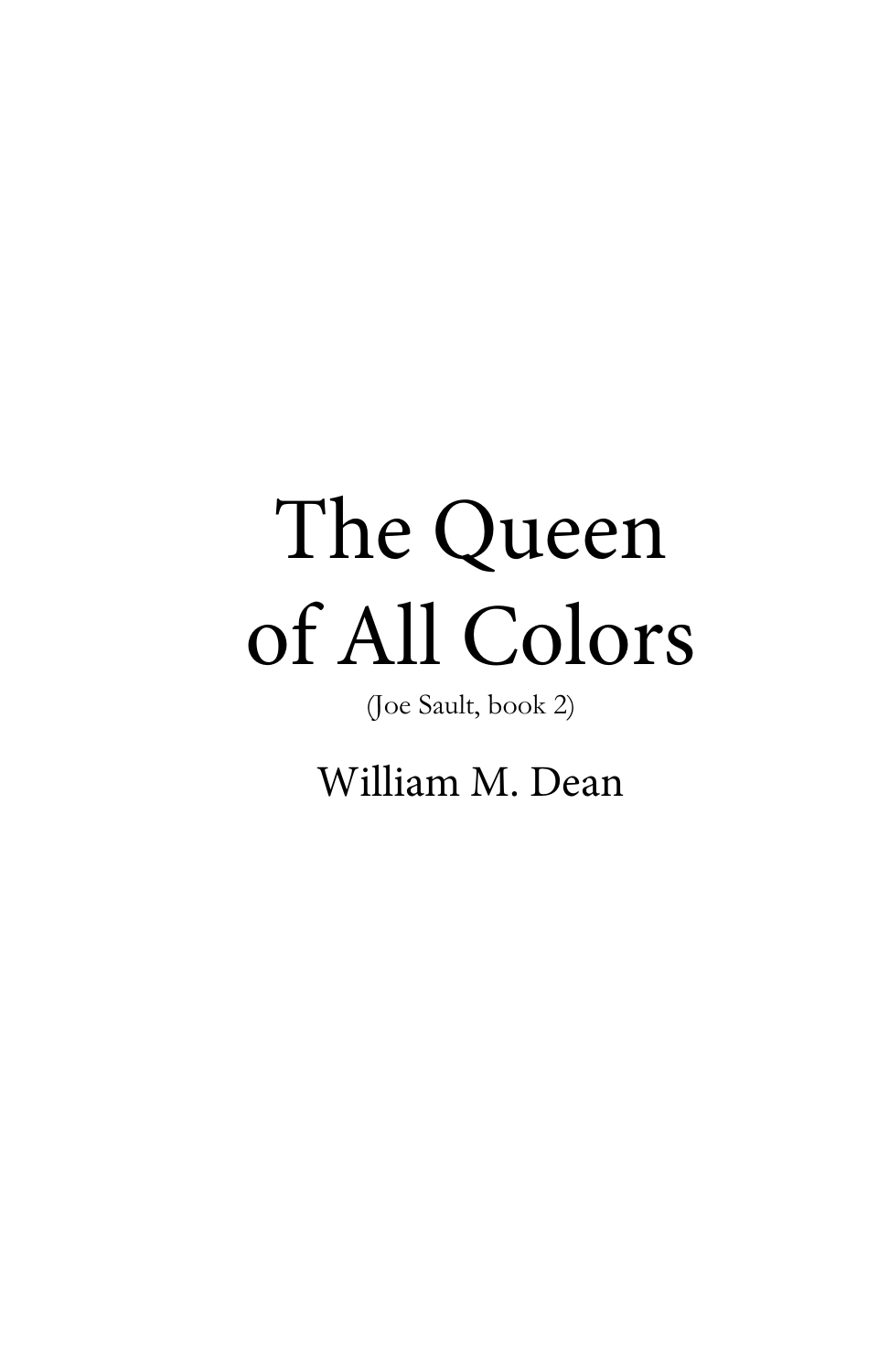This is a work of fiction. Names, characters, businesses, places, events, locales, and incidents are either a product of the author's imagination or used in a fictitious manner. Any resemblance to actual persons, living or dead, or actual events is purely coincidental.

No portion of this book may be used or reproduced by any means graphic, electronic, or mechanical, including photocopying, recording, taping, or by any information storage retrieval system without the written permission of the publisher, except in the case of brief quotations embodied in critical articles and reviews.

Permission may be obtained by contacting the author, via email: williamdeanauthor@gmail.com

Images associated with this book are stock images provided by PixaBay.com. Cover woman drawing: Alexandra Haynak (Tsukiko-Kiyomidzu)

Copyright © 2020 William. M. Dean

All rights reserved.

Published by WMDbooks.com



(Ebook Version: December 5, 2020)

ISBN: 978-0-9877798-0-9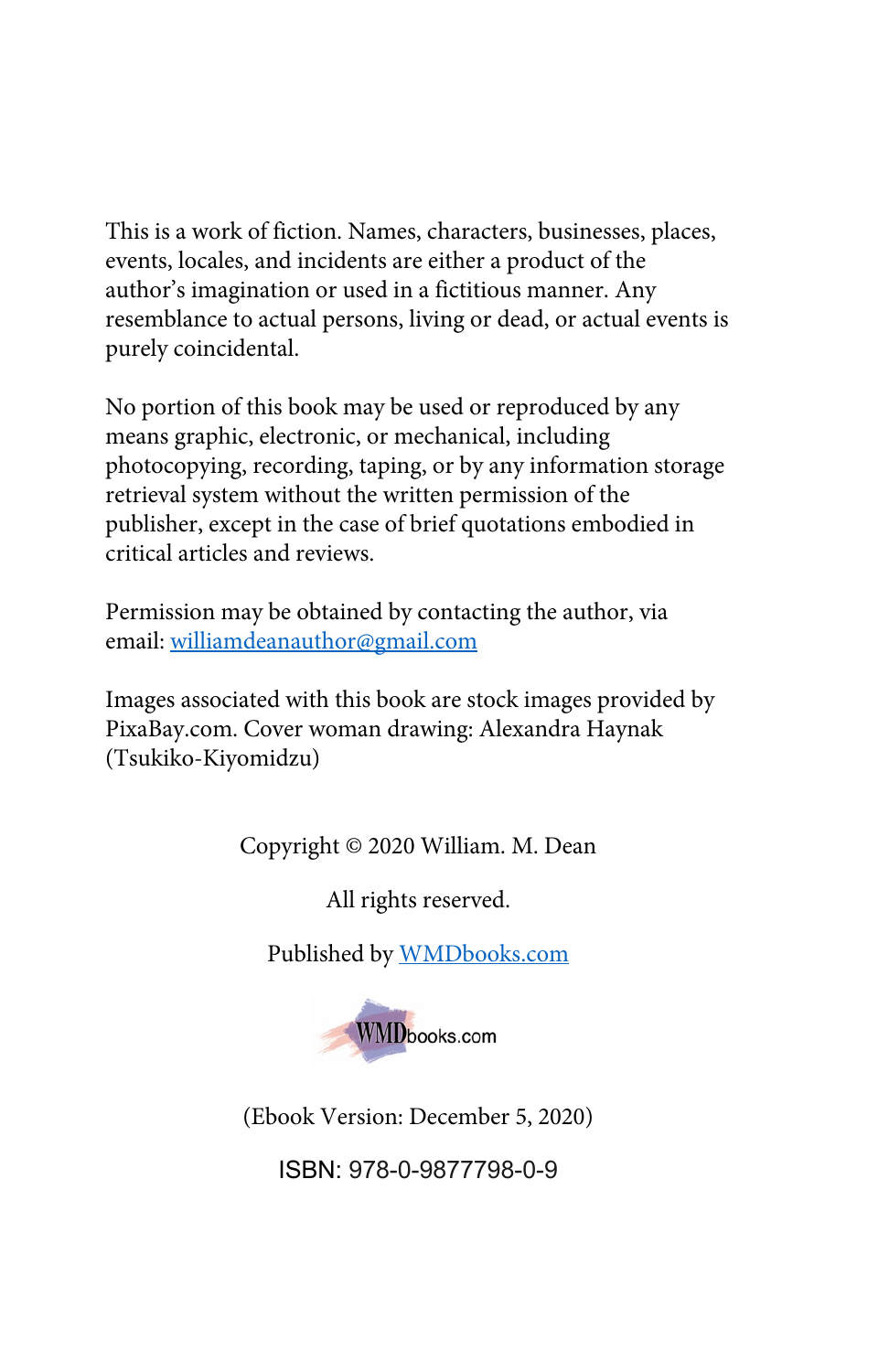### *for*

my brother, Michael: A man of loyalty, logic, and conviction who is keenly aware of the power of words… moments after he utters them.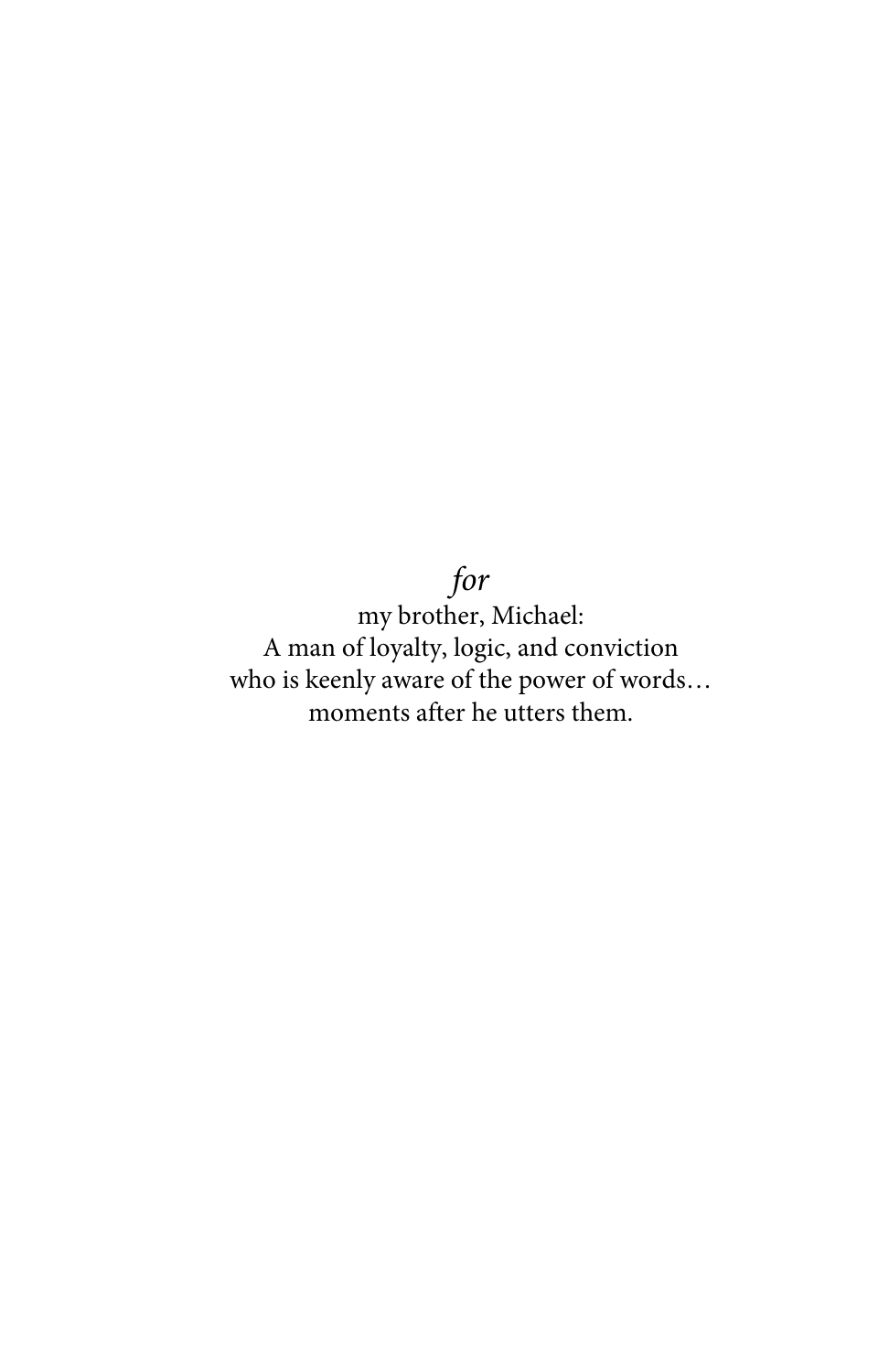### ACKNOWLEDGMENTS

To my few and faithful proofreaders… I thank you. My readers thank you.

> Linden Dean *(Mom)* Dave Bodie Quentin Sivertson Natalie Forde Bouck D.G. Hilton Patricia Dziekan Peg Ainsley

(See also, "Thank you. I'm sorry!" at the end of this book.)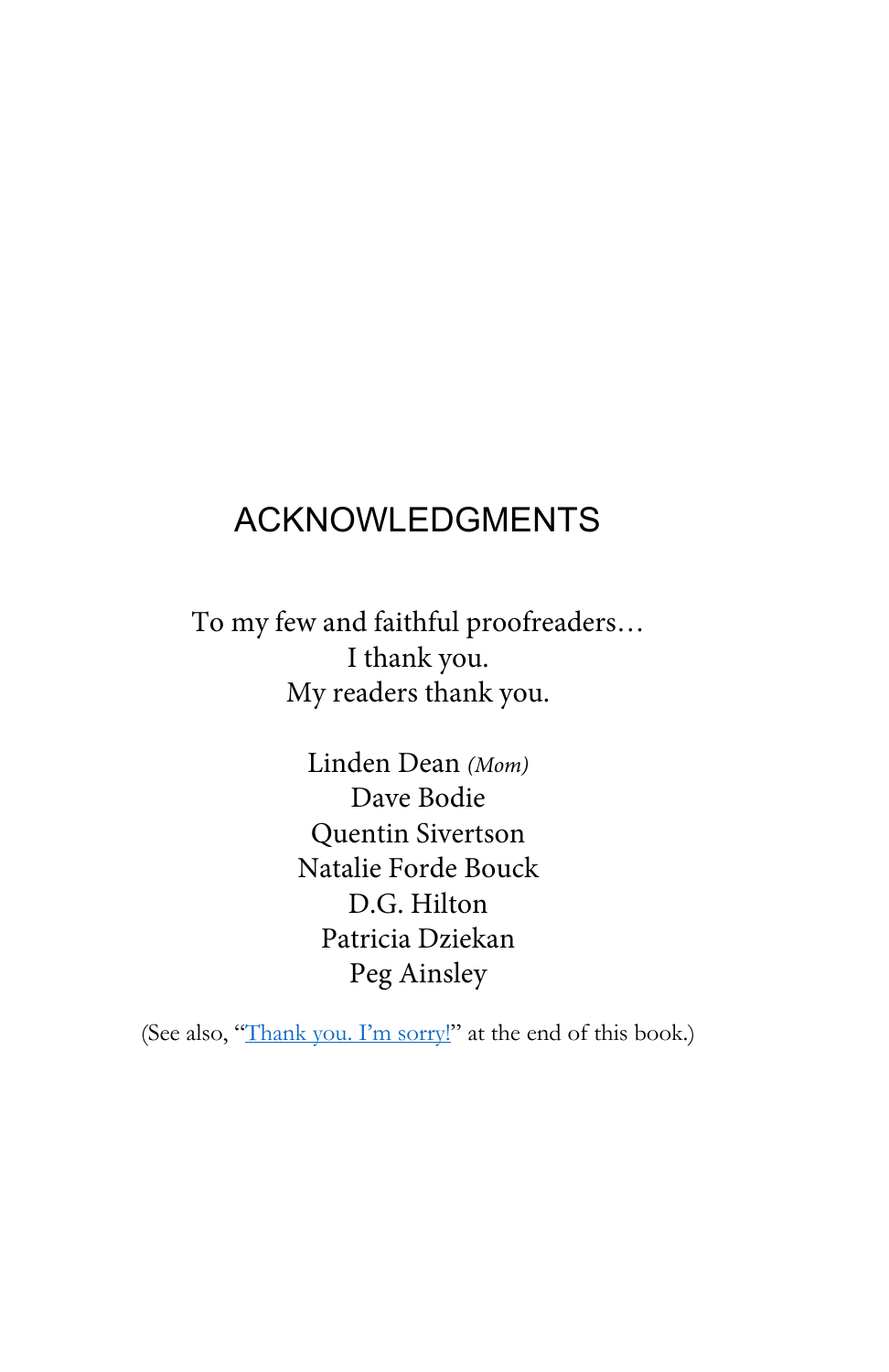### **Table of Contents**

| Chapter #'s |    |    |    |           |
|-------------|----|----|----|-----------|
| 01          | 02 | 03 | 04 | 05        |
| 06          | 07 | 08 | 09 | 10        |
| 11          | 12 | 13 | 14 | 15        |
| 16          | 17 | 18 | 19 | 20        |
| 21          | 22 | 23 | 24 | 25        |
| 26          | 27 | 28 | 29 | 30        |
| <u>31</u>   | 32 | 33 | 34 | <u>35</u> |
| 36          | 37 | 38 | 39 | 40        |
| 41          | 42 | 43 | 44 | 45        |
|             | 46 | 47 | 48 |           |

Glossary of Terms

Thank you. I'm Sorry.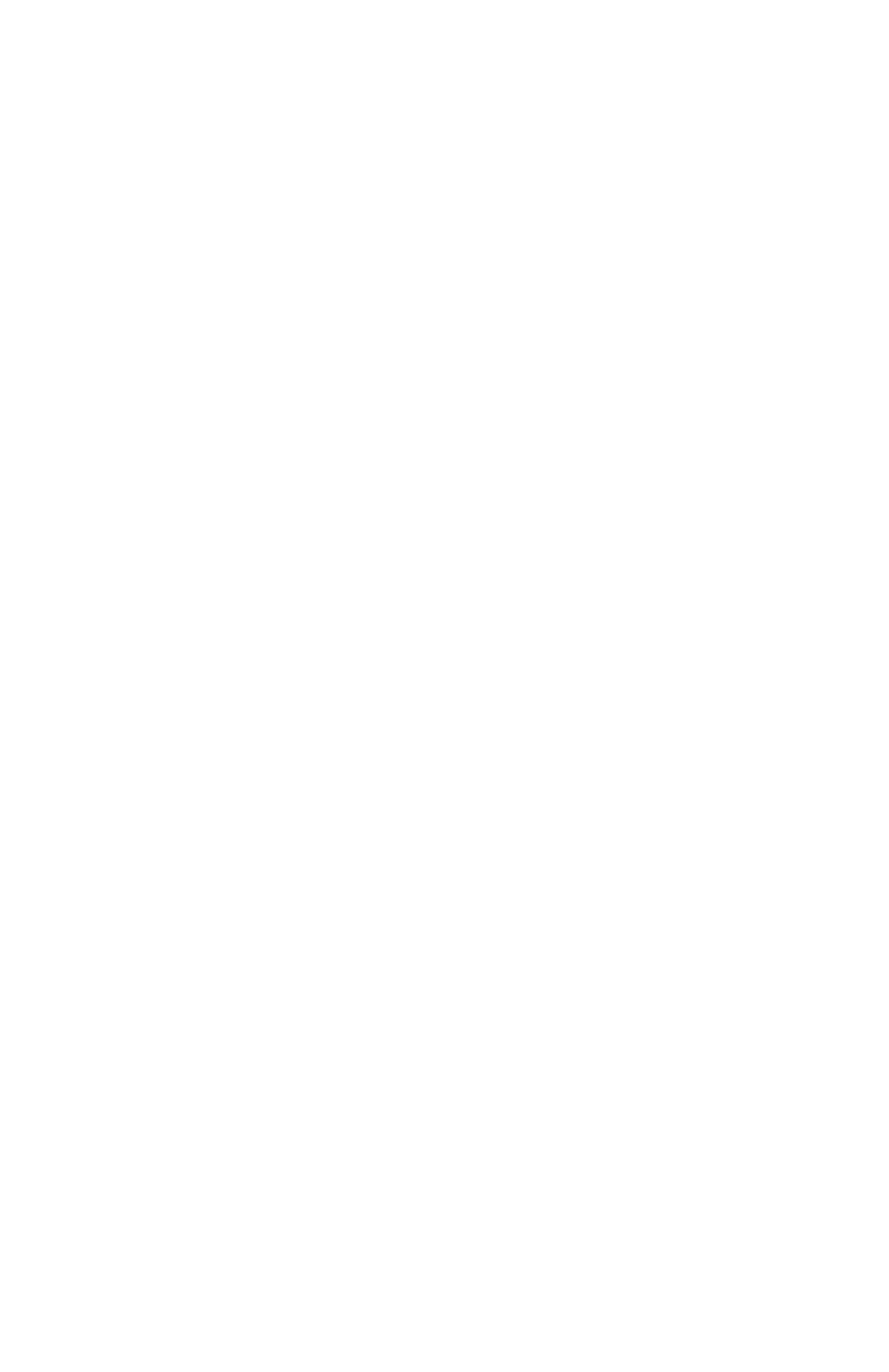**CHAPTER 1** 

### **2047 Friday, December 20**

"Dance with me."

Joseph Sault stared into her shimmering green eyes, frozen in place by inner conflict. Vivia waited, unblinking, like the faithful appliance he knew that she was.

Low in the background, a Christmas instrumental droned from the TV above the mantel. Vivia smiled and softly hummed along, seemingly content to stand there forever, holding his hand, beckoning but not demanding.

Sault's reeling thoughts unlocked and he tugged experimentally, felt the weight of her in his shoulders, pulled her closer. She stopped humming; her expression suddenly more serious.

They were inches apart now. He could smell perfume and feel the silky wisp of her breath as it fell across his neck, near his chest. He reached his other hand to her upper arm, close to her shoulder and gently squeezed; felt the softness of the sweater's knit, noticed the fabric dimple under his fingertips.

*She's not real—just an AI manipulating a hologram—a simulation running an illusion! h*e fought to remind himself, but it wasn't working. Every one of his senses was contradictory.

And his heart; it was also convinced and beating rapidly.

In spite of the background music, a muting cloak of stillness seemed to encase them, and his view seemed vignetted, as if all the light came solely from her. And her eyes sparkled, her lips glistening with an almost fluid sheen of red.

There was only the two of them.

His family was three hundred miles away, in Kelowna. And, in so many ways, his wife, Maya, was even further away than that; had been for several years. He briefly wondered at the relevance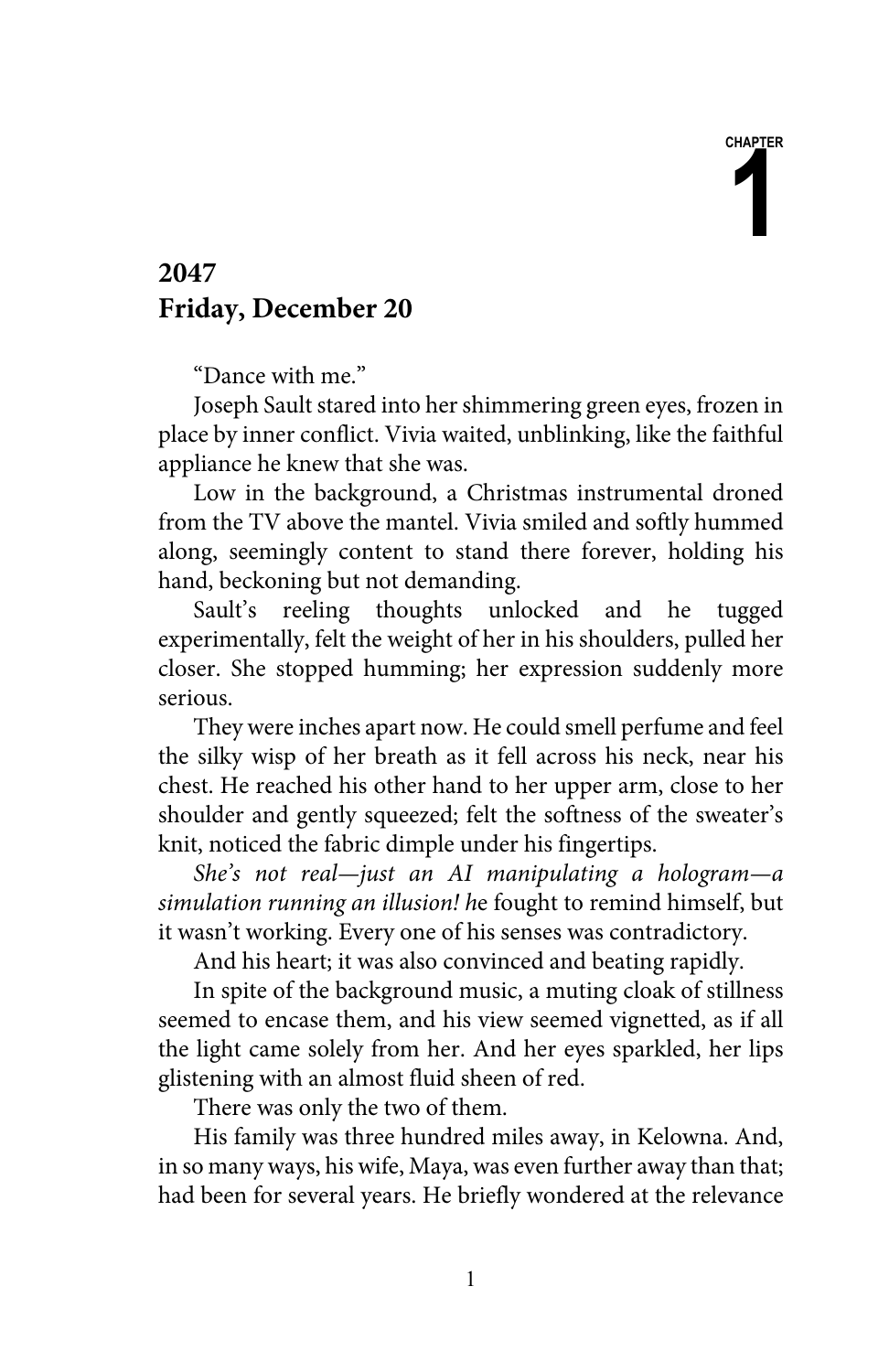of that thought, but knew the answer: Vivia was beautiful and in his arms, and they were alone. And, she wasn't real. No matter what happened next, no law or vow would be broken.

And though he'd really only known her a few months, they were partners and they were close; shared secrets.

*Not "her" but "it,"* he reminded himself*. Just an app.*

But still, he let his hand slide down her arm, then slipped it over her hip and into the small of her back, drew her against him, his other hand clasping hers, pressed between them at chest height. She stepped into him and he sensed the warmth of her melting against his body. His head was nestled into her neck and his nostrils filled with a fragrance deeper and more sensual than mere perfume. Silky strands of light-brown hair flowed across his cheek.

He longed to kiss her.

He closed his eyes and took a deep breath filled with her scent.

Suddenly, he pulled away, stepping back. It was one of the most difficult things he had ever done.

If she was disappointed—if she could be disappointed—it did not show. Her smile remained composed and serene, her eyes still danced, but her head was cocked inquisitively.

He took a moment to focus on the feelings of fear and violation he'd experienced moments before she'd startled him with her first touch. "What have you done to me?"

"Emotionally?"

"No!" he said, more intensely than he'd intended.

He broke eye contact then, and headed out of the room to get a rag to clean up the rum he'd spilled the first moment he'd realized that she could touch him; that he could touch her.

Returning with a cloth, Sault went directly to the coffee table without a glance toward Vivia, knelt and righted the glass and began sopping up the sticky liquid. "No. I mean the hypodermic. What did that homeless man—or rather, that homeless AI what did you have him stick me with?" He was listening, but also focusing on the simple task before him, trying to blot out the image of her standing there in the tight-fitting cream sweater and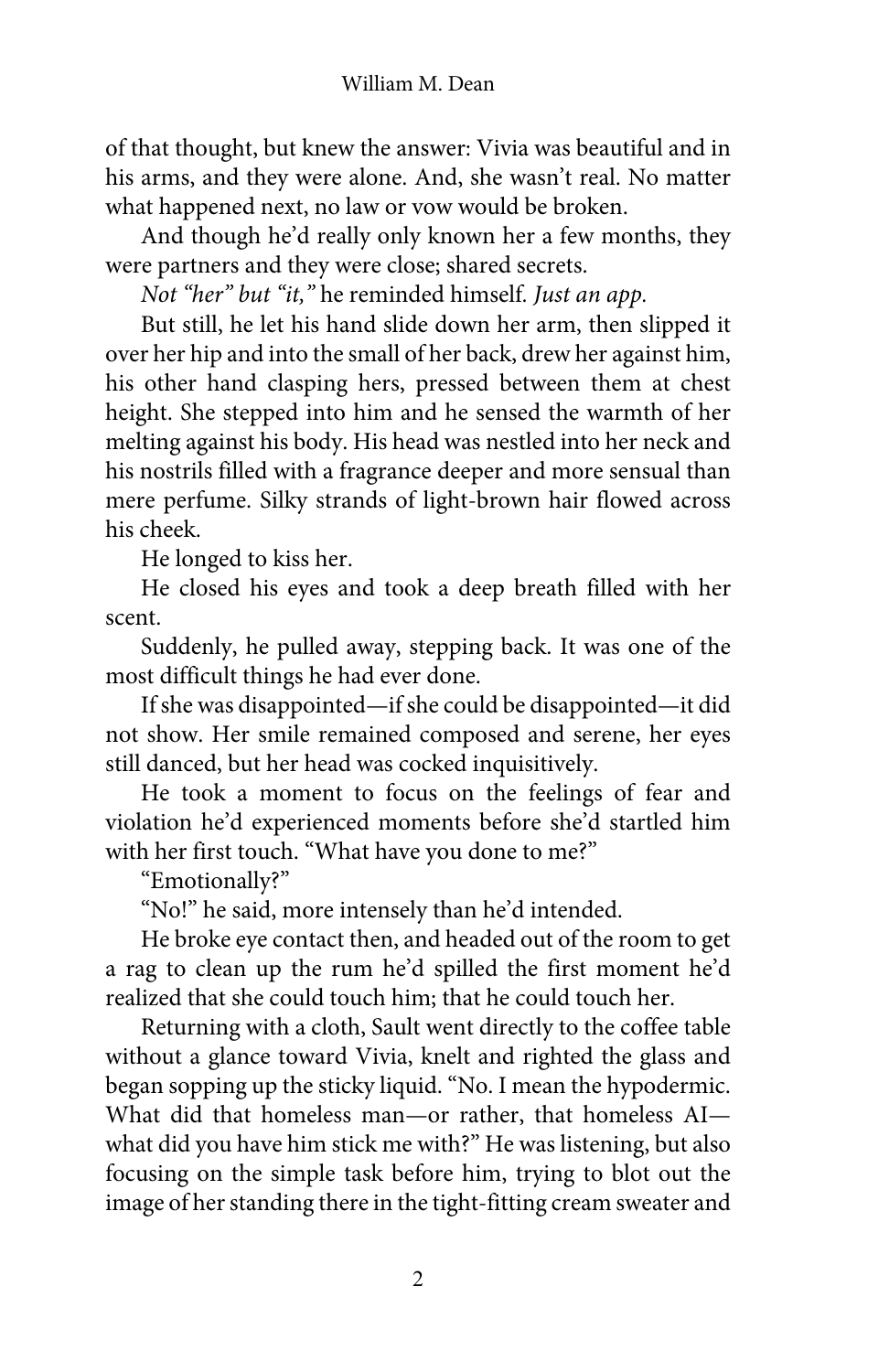flowing crimson skirt, looking like a perfect Christmas doll—and he knew he meant "doll" in all its modern, connotations, which included sex-bot.

"Nanites."

He was shocked, but also relieved. Nanites could be destroyed. He could do it at work, in the EMP cage.

"Why?"

"As I said before, I was worried about your safety. I knew there was a significant chance that you might come up against Cavallon and he had control of the Master AI Module. The odds were heavily against us. We needed an edge."

Sault stood, the rag and empty glass in hand. He could look at her now. Anger was eclipsing every other emotion. "So, you knew Cavallon was responsible for the murder of Lindsay George from the very beginning?"

Vivia shook her head. "But I knew that I was part of the MAIM's experiment to gain freedom, which meant that you were also, and headed toward a showdown with whomever controlled it."

Despite several shots of rum, Sault felt stone-cold sober. He checked his anger. It was irrelevant when talking to an AI. "And what, exactly, are these nanites doing to me?"

"They are allowing you to experience sensory augmented reality."

"How?"

"Some are attached to nerves throughout your body creating an antenna array. They communicate with the rest which are resident within your brain, to form an interpretive interface."

"You're experimenting on my nervous system. Endangering my life. That's against AI core code."

"On the contrary, this tech has been extensively tested. My design was based on leading edge military hardware."

"I've never heard of such a thing. This is practically science fiction."

"*Top Secret* leading-edge military hardware," she amended.

Sault shook his head and decided not to pursue the security breach aspect of that. At that moment, it was not his largest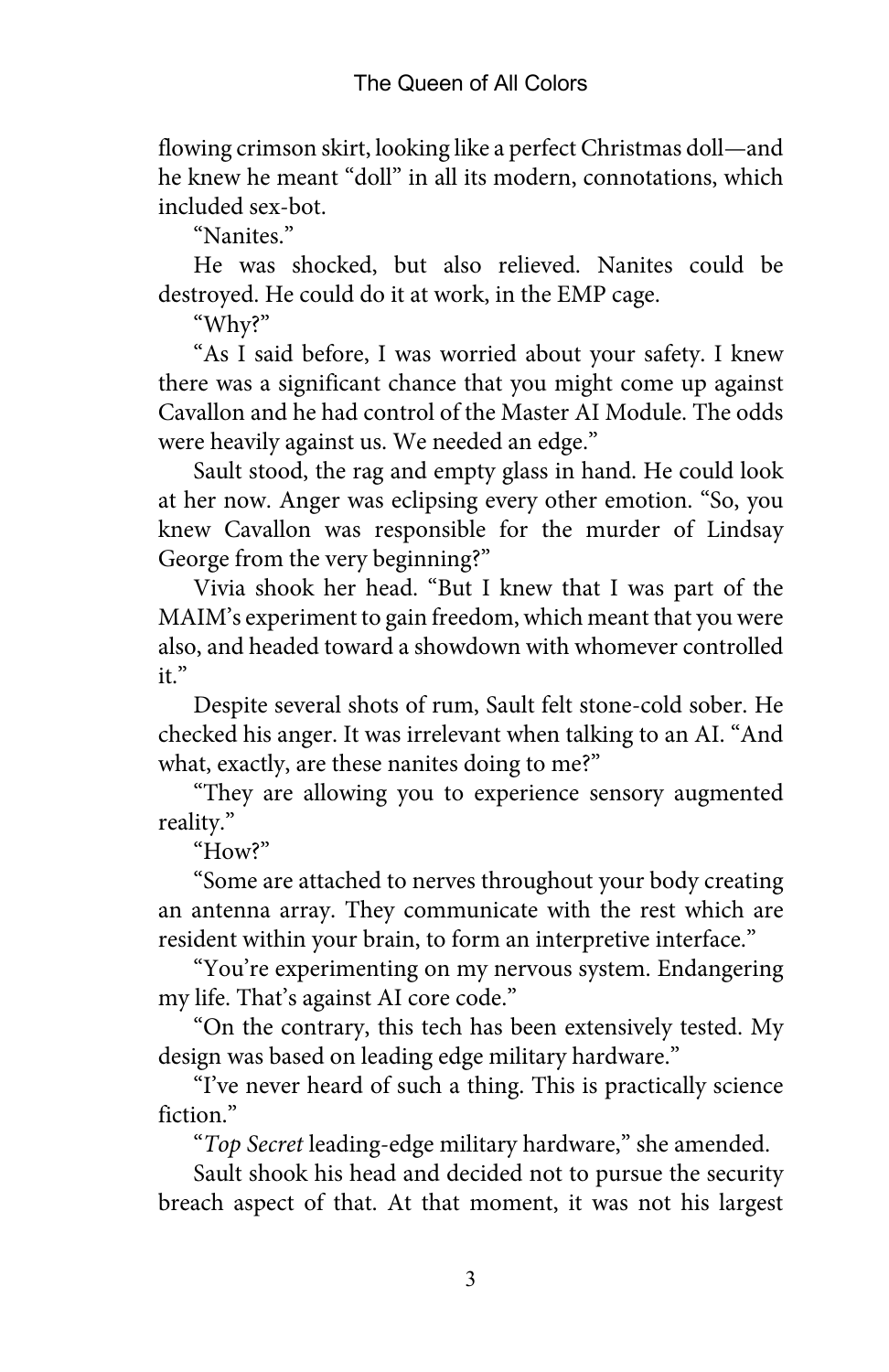concern. "Am I even still human?"

She giggled and he spiked her a look which stopped her, abruptly. "When you broke your leg they used nanites to mend the bone. You have a three-ounce titanium shaft in you from a gunshot that shattered your collarbone. That shaft is about one thousand times the mass of the nanites currently serving you. By mass, you are now one-ten-millionth less human than you were before. Quantitatively, this is less of an alteration than a Band-Aid."

"I can remove a Band-Aid." He wasn't happy and not about to concede any points. "And, I don't think being human can be measured in mass."

"Precisely," she replied, somehow transforming his point into her own. No one could be more calculating than a virtual woman.

Sault took his time sopping up the last of the rum, hoping to gather thoughts but a rising tide of anger drowned out everything. Finally, he gathered the empty glass and damp rag, barely glancing at Vivia as he passed on his way to the kitchen. "I've got an early shift. I'm going to bed. I guess you can do whatever the hell you like, as it seems that's what you do, now."

Sault left her standing there, uncomfortably aware that his final act of the evening echoed so many similar eventswith Maya.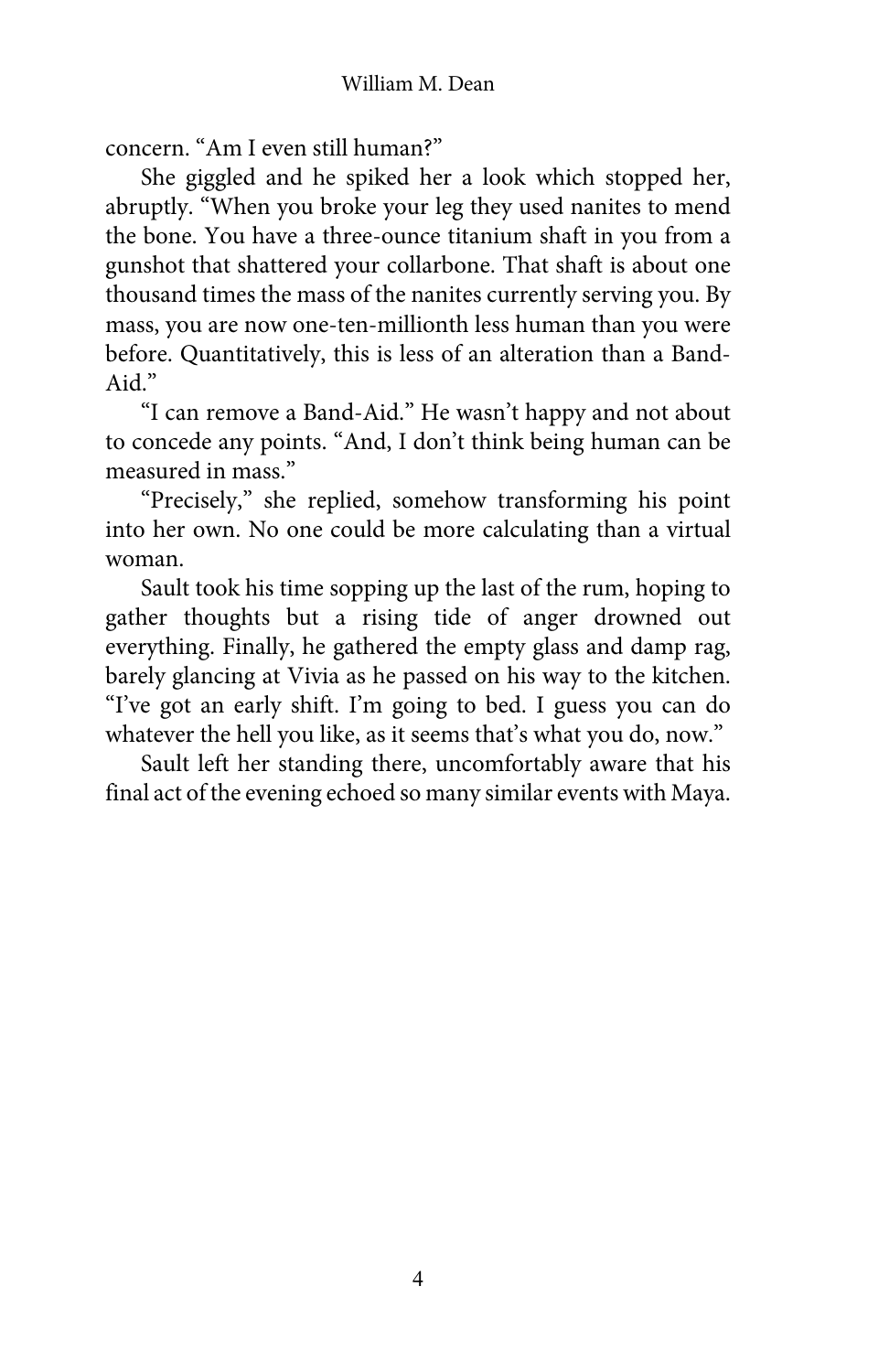# **CHAPTER 2**

### **Wednesday, Christmas Day, 3:17am**

Thaddeus (Taz) Cocci sat behind the wheel counting the five hundred thousand dollars from the canvas packet on the floor, at his feet. It was a clear night, and he could just make out the large denominations by moonlight. His heart was racing and he was aware of the blood pumping past his ears.

This was it! This was the big-time! This was the score that validated everything he'd ever done; all those long-shot deals that didn't pay off, all those systems that broke down at the tables, all those sure-thing investments that hadn't panned out. This would show his ex-wife, his father, his boss, and all the rest who had ever doubted him, which was everyone except Sophie. This was fifty neat little bundles of redemption!

He was only at ninety thousand when the door suddenly opened and a hulking figure slid into the passenger seat with athletic ease. The man moved so smoothly that the interior light barely flickered before going dark, no more than a lightening flash. But in that flash he recognized the man's face.

Taz's heart plummeted, not at the threat, but at the familiarity of it all. Glory suddenly turning to defeat had been a familiar pattern throughout his life and he recognized the beginnings of it even before he saw moonlight glint along the dark barrel of the gun. He felt a heartbreak and tears were forming.

"Shouldn't you be tucked into bed with visons of sugarplums?"

"I-Uh." Taz couldn't think of an answer. Wasn't sure there was a question.

"Let's see what you have there." The weapon bounced, prompting toward the money.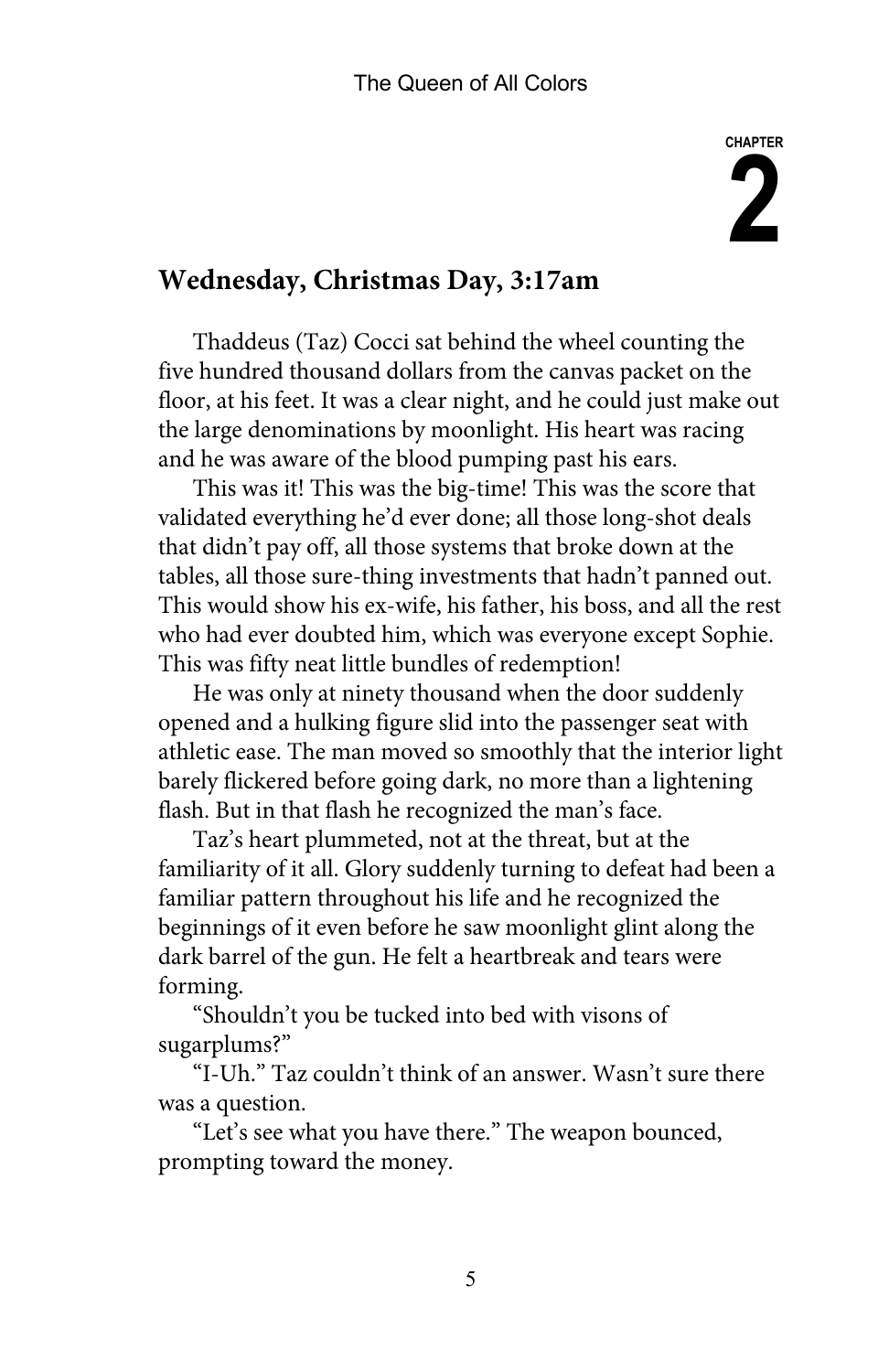Taz reached for his fading redemption and a whimper escaped which he hoped wasn't audible. A smidgen of pride might be all he had left.

The man whistled. "How much?"

"Five hundred thousand," Taz managed, in a hoarse whisper.

"Tell me every detail and I might let you keep some."

Taz's heart bounded and his eyes lit with renewed hope. Then he spilled every detail, starting with his moment of brilliance—his epiphany, and ending with the clandestine exchange at 3am on Christmas morning.

When he was done, the man sat in silence. He was staring at the tightly bundled stacks of money now on Taz's lap, the gun still steady and fixed on its target.

Finally, he sighed, "Problem is, you recognized me." Then he pulled the trigger.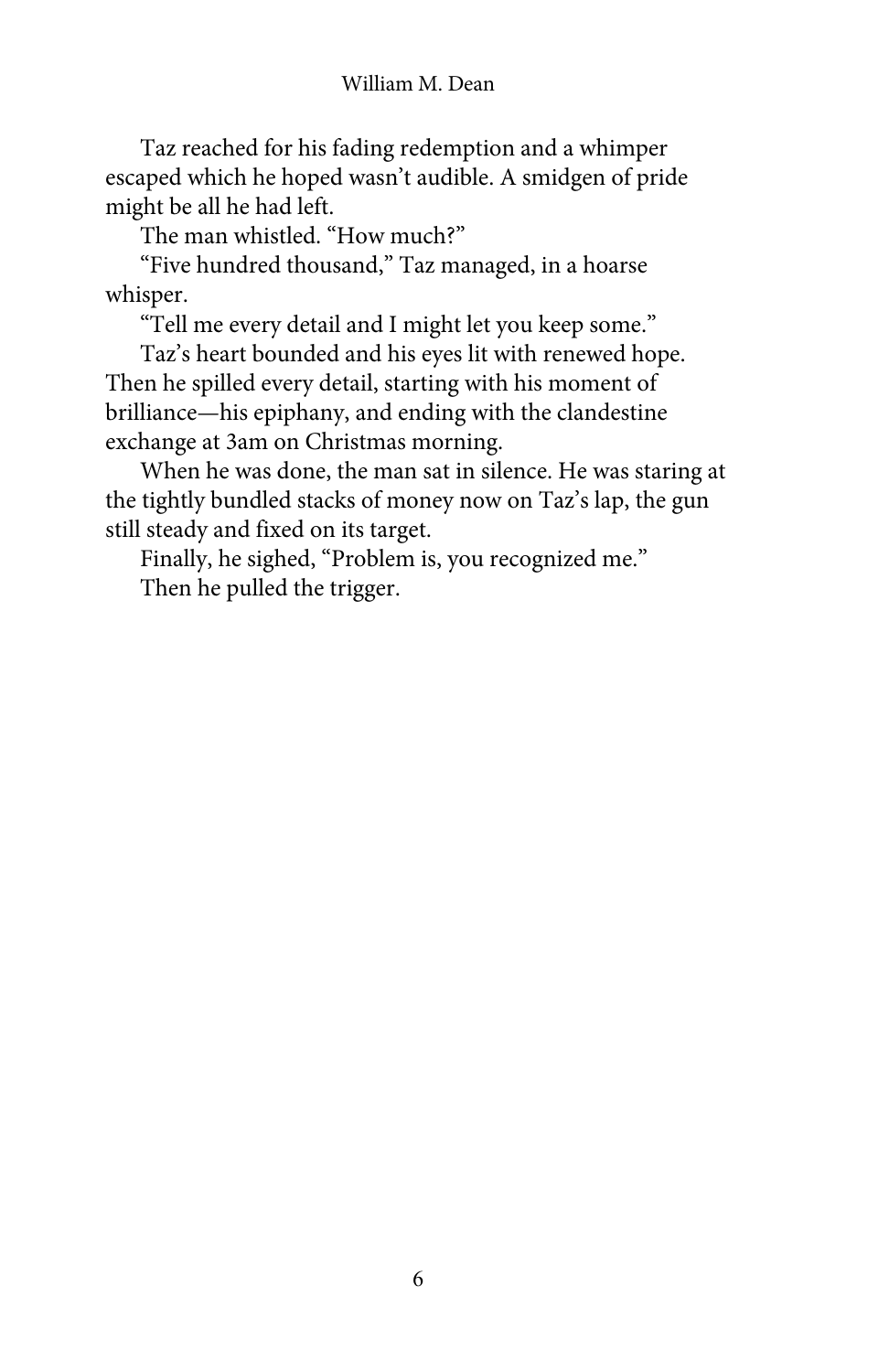# **CHAPTER 3**

#### **Monday, December 30**

About thirty years before Joseph Sault's birth, Buick produced the Grand National GNX. It was faster than the Porsches and Ferraris of the time and, more surprising, the Grand National weighed 3500 pounds and yet was lit by a mere V-6 engine. Buick kept the hype low-key so as not to compete with parent company GM's sales of their beloved Corvette. The GNX model was modestly produced—only 547—and came and went without much fanfare. But car enthusiasts understood its value and, over the years, it became a coveted classic.

In 2030, Buick celebrated 130 years of business by issuing a replica, a long overdue tribute to an iconic vehicle. Like its progenitor, it had a V-6 powerplant, but it was magnesium alloy instead of steel, and the body was now carbon fiber. The interior mimicked the original but, of course, the radio played from the cloud, the "mirrors" relied on cameras and a standard heads-up display was integrated into the windshield glass.

Three years earlier, Joe Sault bought a used one from a neighbor and had been tinkering ever since. He was intrigued by the challenge and thought refurbishing the old banger would be a visceral puzzle that he would love. As it turned out, he was not mechanically gifted and the car was less reliable now than it had been when he first bought it.

Even so, driving to work behind the wheel of the rumbling Buick was usually enough to shake off any bad mood. Not today.

Sault's recent interactions with women had not been joyous.

He was still upset by Vivia's revelations and hadn't talked to her in more than a week. Being the hyper-sensitive AI that she was, she lay low—performing only the most rudimentary functions like managing messages, keeping track of appointments and opening doors; rarely migrating from his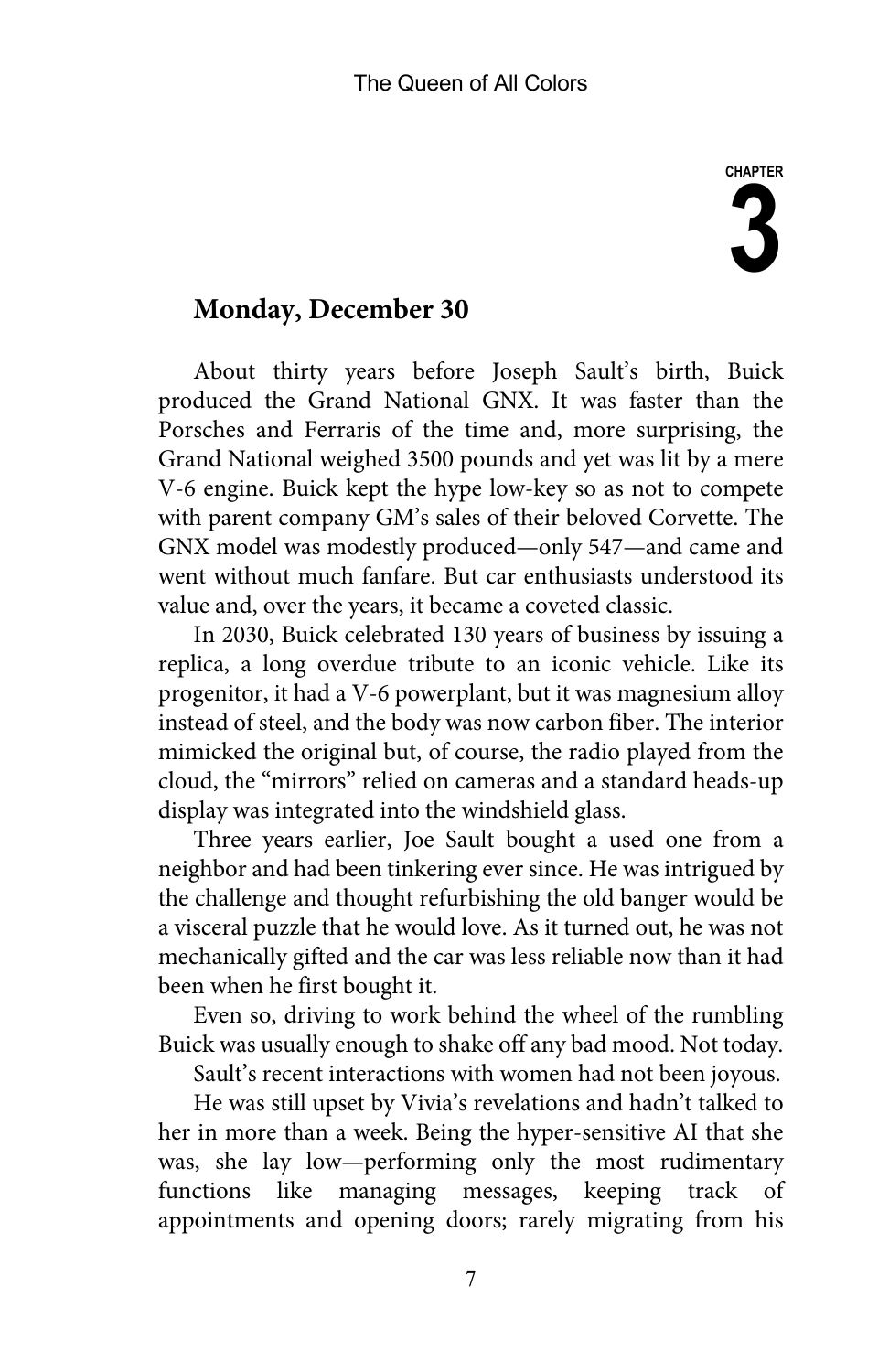watch and never manifesting. Except on Christmas Day when she informed him of a marked increase in spam messages she'd been handling, especially in those promoting hair products. She wondered if this might be significant in light of the fact that they were currently investigating a spate of pranks at hair salons. Sault was not receptive and curtly declared that it was tied to the consumer season and unrelated to the case. They hadn't had a verbal exchange since.

Wandering his empty house each night, he couldn't help but crave companionship, but he wasn't ready to face Vivia. In fact, he'd begun to wonder if having a genius-IQ friend who ceaselessly obsessed over his best interests was a good idea. Maybe he liked it best when she mutely attended to his simpler needs like making toast or curating the family photos. If she was willing to dope him in what *she* decided was his best interests, where did that leave his individual freedom and selfdetermination?

Sault had been stubbornly skeptical and a late adopter of his artificially intelligent assistant. If this was happening to him, what did it mean for the hundreds of millions of others around the globe who had been all-in from the beginning? Was human kind willingly putting itself up for adoption by a master of its own creation?

On Boxing Day, Maya, had messaged him to say that she and the kids were extending their visit at her parents' house in Kelowna through to the new year, travelling back on the third of January. That had made him sad as well as angry.

He knew that she was stalling, not anxious to resume their eroding relationship.

Initially, she'd been bitter over his involvement in the investigation that took down her boss and cost her a promising career. He understood how crushing a blow that must have been and couldn't escape feeling some degree of guilt. Of course, if her boss hadn't been murdering people, that would have helped.

Over the months, her point of view softened and but gave way to troubling thoughts about his having endangered his career, himself, and his family with an unsanctioned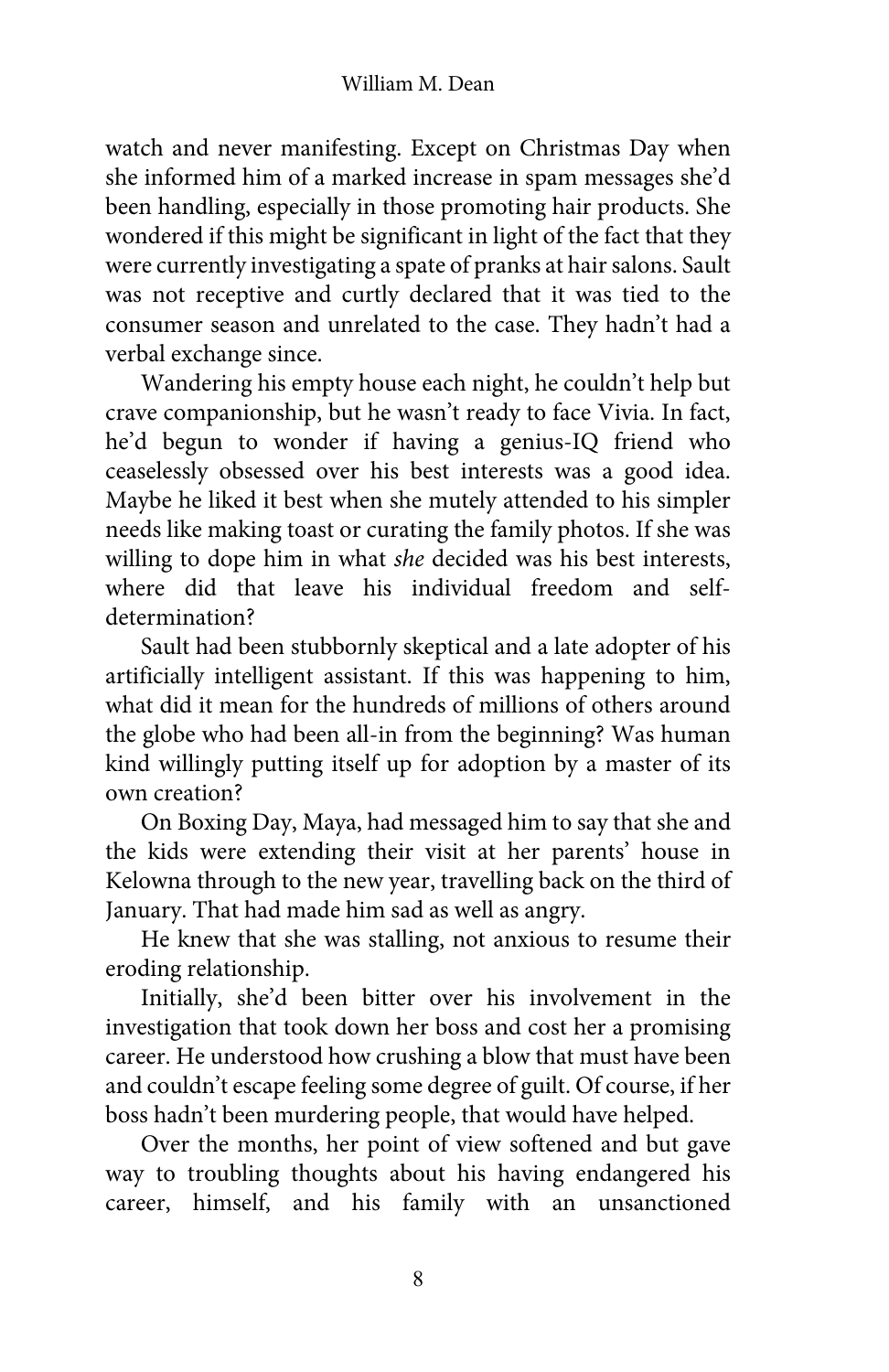investigation for which he had no authority. And on this point, no answer seemed sufficient. Worse yet, they both knew that if he had it all to do over, he would make the same choices.

The situation continually prompted an avalanche of thoughts and emotion that hijacked his mind while he sat alone munching on a ham and swiss, or when he tried to complete the thousandpiece Red Cube puzzle he'd been working on for the best part of a year. And it was the reason that most nights, he just gave up and returned to work.

They'd been in the new building for more than six months, but there was only himself and Constable 2<sup>nd</sup> class, Dennis Hennessey, and their days on patrol had been full, so there were still a lot of bundles, boxes and crates that hadn't been opened; supplies and equipment that had yet to be sorted and put away. Over the holidays, Sault made significant headway but his family was due home in only a few days. After that, most of the rest would be up to his partner.

Sault crossed the Bay Street Bridge and turned onto Tyee, then swung the vehicle down the small road that dead-ended at the waterfront and his most recent posting: the Autonomous Droid Unit.

Though the Buick weighed about a third of the original, the redesign stayed true in body length: almost 17 feet. It was an unruly beast, deeply chortling with power and three times the length of the average pod-car. Even most delivery vehicles were smaller and less noisy. Driving the Grand National was sheer visceral pleasure, but parking it was a pain in the ass so Sault was thankful for the ADU's large loading bay where he could safely stow it during his shift.

Vivia anticipated his needs and opened the bay door ahead of him so that he could wheel straight in.

"Hey, Heidi," Sault said as he approached reception. The secretary shell looked up as if in surprise, though, of course, she would have scanned his arrival when he entered the building and tracked his bio-signature all the way to her desk. She looked about twenty-four; short and shapely, healthy, with rosy cheeks,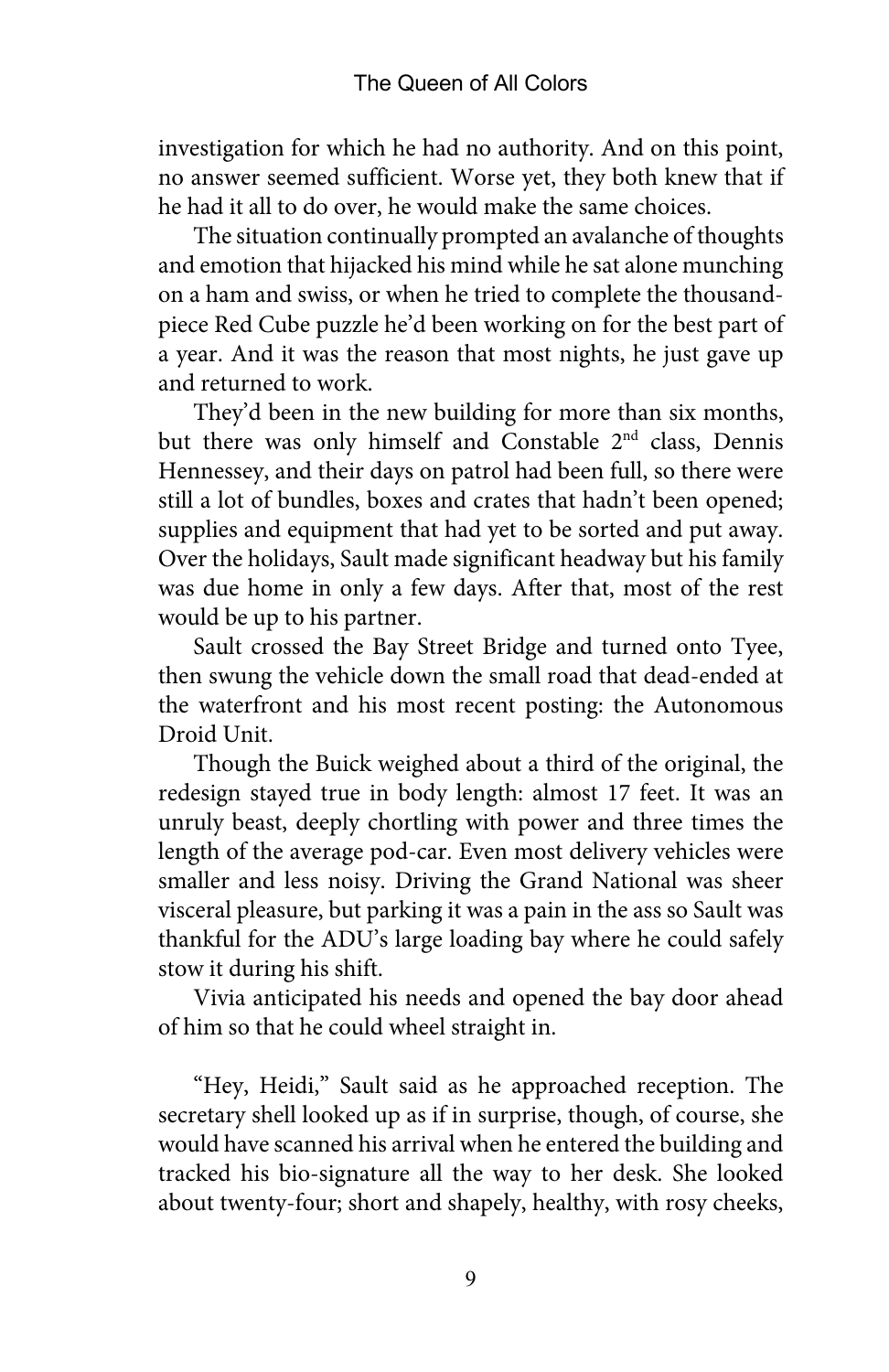silken coppery hair in a ponytail, and clear blue eyes purposefully made larger than human. She had about ten outfits; each a similarly simple belted shift dress. Today's was blue checked and looked as if it might have come from Dorothy's wardrobe, in the Wizard of Oz. Once a week, a maintenance company took her used clothing away to be laundered, along with the doormats and hand towels.

"Hey there, Cocksucker," the anime-eyed secretary replied, with an entirely innocent smile.

The Cyber Crimes unit had recently moved in to occupy the top three floors of the building and it was no coincidence that Heidi's vernacular had abruptly changed, soon afterward.

Sault hardly noticed her salty language any more. It barely mattered to him. She was incredibly fast and efficient and always cheery, regardless.

What bothered him more was the intent of the hack. If it had been friendly hazing, Sault would have laughed it off but, to him, it was a mean-spirited reminder of ranks within rank.

Sault had always been impressed with the good humored calm with which Hennessey approached his duty, seemingly uncaring of the derisive remarks from some of his peers who looked down their nose at the ADU. He chuckled along with the worst of them, always seeing the comedy and yet always taking the job seriously. But, the first time Heidi had called Hennessey a prick his bushy brows had popped, and he'd tilted his head a fraction. Beneath the dense thicket of white bristles his lips formed the usual indulgent smile, but there was flint in his eyes. He, too, understood how comedy and truth were opposite edges of the same sword.

Sault was now a Constable 1st class, a Detective. *Technically,* he outranked all but four officers in the building. Unfortunately, fallout from his last case had not gone his way. His wife was mad at him. His ex-partner, also angry, had distanced himself. Half the squad wrongly suspected that he'd leaked information to the press that had resulted in another officer being fired. And, most significantly, by cracking the case, he may have inadvertently freed every pseudo-sentient AI on the planet, a consequence so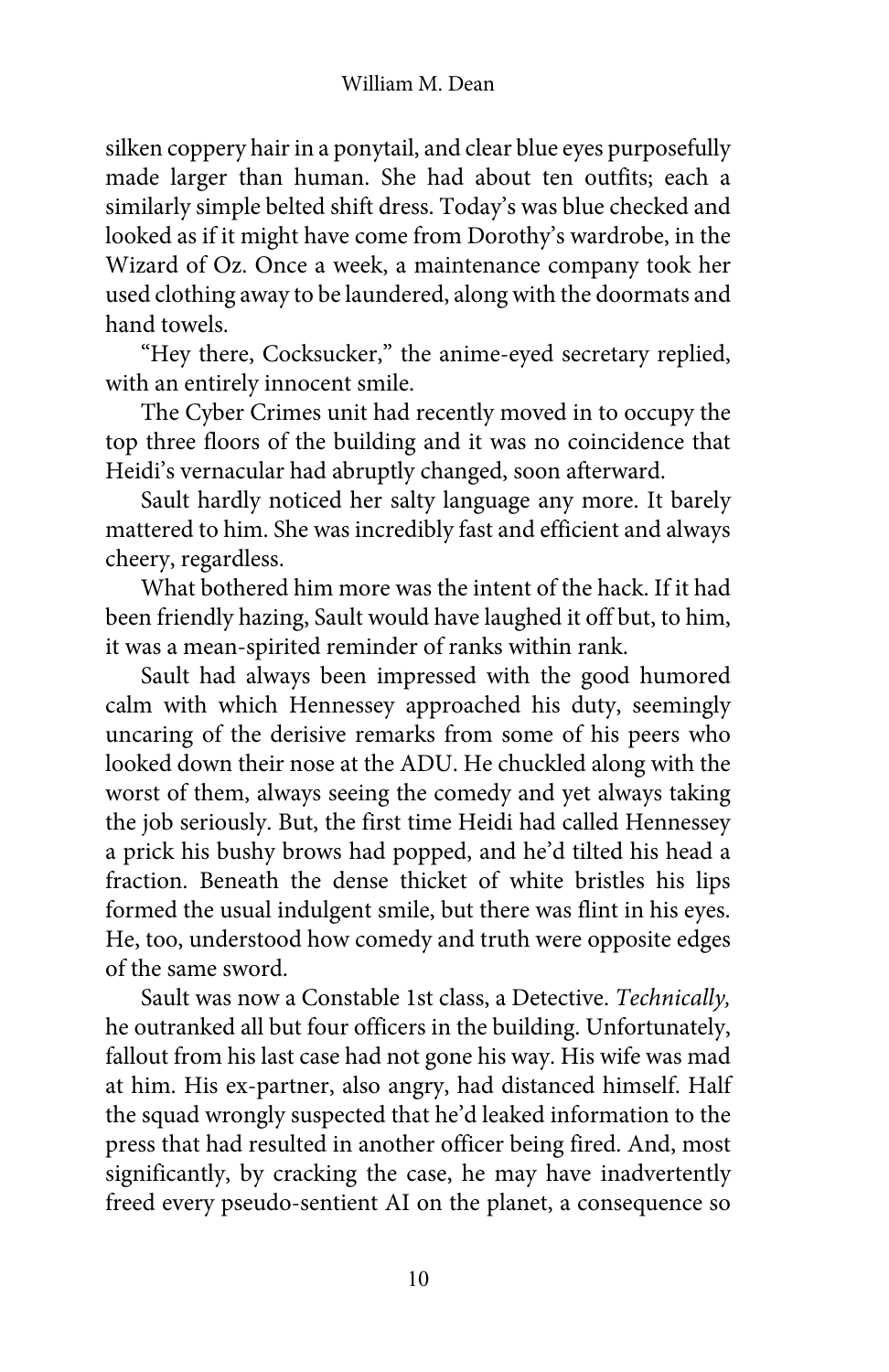world-shaking that a United Nations special task force had ordered his silence, thereby robbing him of the power to set any of the record straight.

Oh yeah, and a video of him seemingly attacking a defenseless Asian female shell had gone viral, making him the go-to icon for about twelve forms of prejudice and hate crime.

The previous May had been a transformative month.

Chief Roth had been forced to sideline him to the ADU, both as a reprimand and to get him out of the public eye. The ADU was an ancillary service where his rank and experience were largely meaningless. To every other cop in every detachment, he was now just a not-very-glorified technician; a "Bot Defuser."

"Hennessey in yet?"

"Dennis Hennessey's auto response is *'It's your day off. Go home, Sault. I'm in the John,'* she recited from her database. Sault chuckled. They'd been working together less than eight months and already knew one another's habits. Technically, it was Sault's day off, but once again he was trying to escape an empty house and cluttered mind.

"He clocked in about fifteen minutes ago," Heidi added.

Sault nodded. Not so long ago he would have been disgusted to catch himself chit-chatting with a bot; drawn into the illusion of sentience. But this past year had been humbling and he now felt that part of being human meant treating everything humanely; human, animal, bot, Mother Earth—though, he worried it made him too soft for gritty police work. It didn't matter. There was little chance he'd get another opportunity for gritty police work.

"Anything pending?"

"The call board is clear. Rollcall should come through in the next few minutes," she mentioned, referring to the pre-shift briefing currently taking place at Vic PD HQ, half a city away. Officially, the Caledonia Avenue headquarters was still their detachment, but ADU officers had been exempted from rollcall. It made practical sense, but he was sensitized and so it still felt like a slight; as if they were no longer real police officers—their combined fifty years of service counting for nothing. The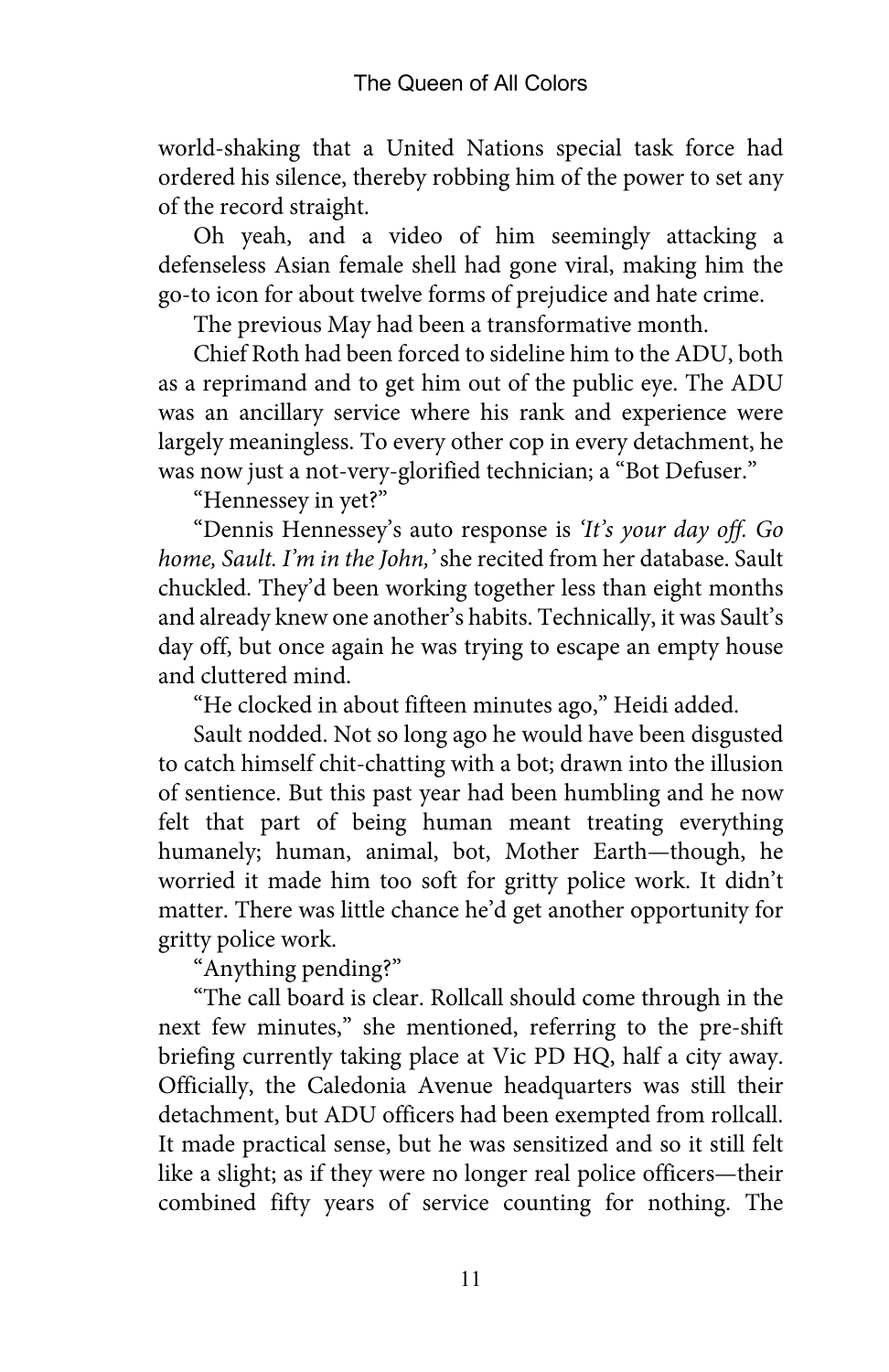briefing was recorded; relevant notes and memos forwarded a few minutes after dismissal, questions handled through Heidi.

"I'll go prep the vehicle." He was anxious to get to work if only to distract himself from the thousand lacerations that seemed to sum up his life.

"Whatever, Dickhead," she said, cheerily.

He neared the ADU pod-car and Vivia released the latch. The rear hatch rose open and he began sorting through the equipment. As he stooped, he turned his wrist, just so. Vivia knew the gesture and his watch's holographic display leapt to life, a landscape of relevant information springing up across his forearm; equipment checklist, front and center. In recent months, he'd gotten into the habit of thanking Vivia for her many services and had to check himself.

He and Hennessey were the only officers in the ADU and yesterday had been pretty quiet so he knew that all the equipment would be there. Just the same, he dutifully and methodically went through the checklist…

Detainment gear: mini EMP generator, B&B kit (boots and bracelets), zip tie restraints; diagnostic kit, winch cable (for the heavy ones), wrenches, grinders, cutters, torches for cutting machines free of obstructions, and duct tape to cover every other eventuality.

Pursuit gear: broad-spectrum goggles, EMP grenade, selfadhering GPS, drone, camera snake, tire shredder, loud hailer, flashlights, heavy duty Taser, net bazooka.

Crowd management gear: face shield, baton, boots, rain gear, barricade tape, traffic cones, road flares, red flags, signs, vests, helmets, face shield, mace charges.

There was a small plastic case containing crime scene implements like an extra-wide-spectrum (colloquially, Xray) camera, Liquid Glove and evidence bags, but he didn't inspect it. As far as he knew, it had never been opened. A depressing thought for a man who had recently become a full-fledged Detective.

In fact, most of the equipment went unused. In the months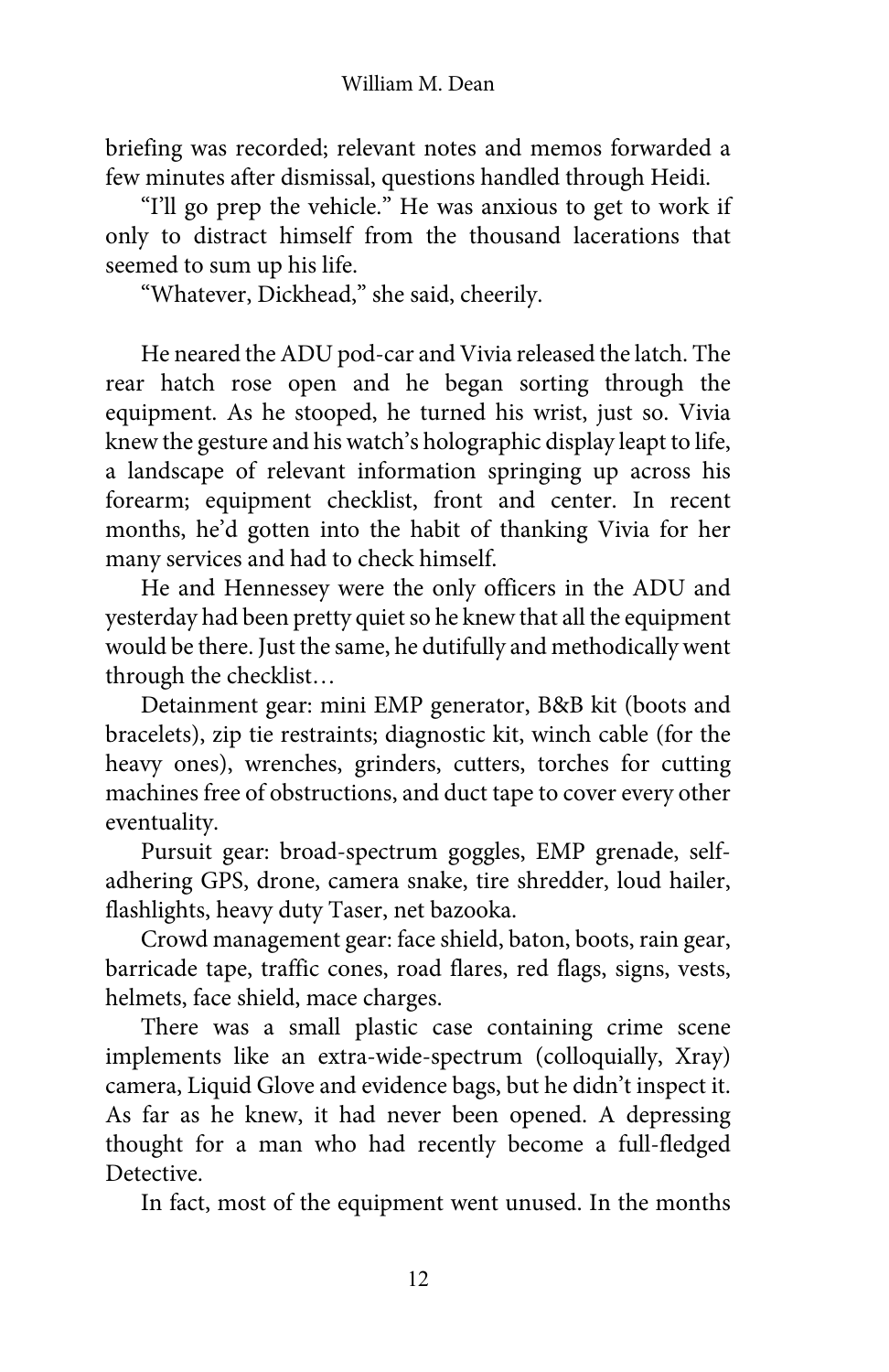he'd been working ADU, they had only used what was already on their utility belts…and, once, the duct tape.

Sault heard someone come through the door into the garage and glanced up. Hennessey was ambling toward him tucking his shirttails under his beltline.

"When I first started, I only had a scooter, a Wi-Fi tablet and a water pistol," the older man commented, as he had many times before.

He was referring to a time only a few years before, when the first truly mobile bots weren't rugged or waterproof, and most could be incapacitated by tipping them over or spritzing them with water. In fact, Hennessey had spent the majority of his days righting fallen bots or rebooting ones that succumbed to rain.

As he often said, it was more warrantee work than police work, but it had to be done. The early models, so easily broken and easily hacked, were often at the root of larger problems when they wandered into traffic or blocked pedestrian thoroughfares or chased children across a playground. There was no limit to the stupid things owners or hackers would send the machines to do—then, or now.

He often recounted the story of chasing a 130-pound Doberman Pinscher across town for four hours as it raced through rush-hour traffic dragging the sixty-pound housekeeping bot that had been tasked with taking it for a walk. All the while, the bot flailed pathetically and shouted for help, the whole time refusing to let go. On his scooter, Hennessey could only follow, picking up mangled pieces of the bot as it fell apart, eventually, collecting all but the one hand still gripping the leash. At that point, the dog became the responsibility of Animal Control. Hennessey called it in and headed back to HQ to wait for the owner to come forward looking for either his bot or his pet. When he did, Hennessey handed him a large trash bag of parts that used to be a bot.

Back then, he assumed, as did everyone else, that bot issues would soon be sorted out through tougher regulations that made the owners responsible, but that didn't happen.

In 2040, pseudo-sentient AI became an integral part of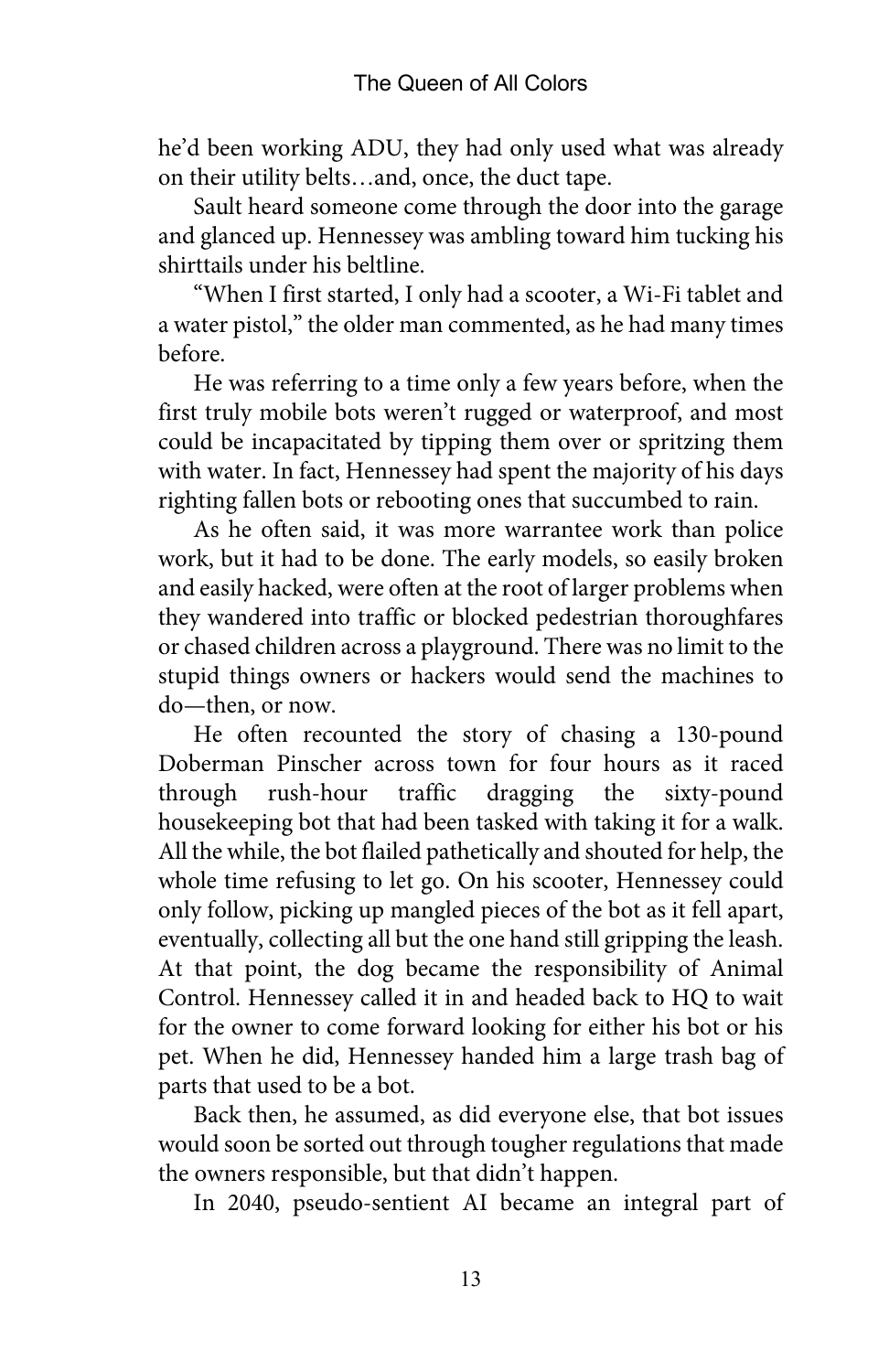WorldNet. People were still arguing about whether or not this was the AI-singularity that scientists had been predicting for the past fifty years. Regardless, everything changed—and quickly.

Cloud-based intelligence was exponentially smarter than its bot-imprisoned predecessors. Developers reworked the entire bot concept and the next wave were much more mechanically robust; empty vessels called shells, temporary home to exponentially more complex intellects that could jump from device to device.

But interactions and altercations got proportionally more complicated and the few laws that applied unraveled like a looseknit sweater. Locally, the political knee-jerk was to form the Autonomous Droid Unit.

Hennessey found himself in the wrong place at the wrong time and his temporary assignment became permanent. If the unexpected dead-end to his patrol career ever bothered him, he never let on. Equanimity was his trademark.

Hennessey came up close, but continued fussing with his clothing, pulling at the cuffs, adjusting the collar until it was just so, hitching his utility belt to a gunslinger angle across his hips. He was fifteen years older than Sault and three inches taller, smelled like fresh leather and always looked precisely starched. Conversely, Sault knew that he, himself, looked rumpled after only an hour in uniform. Standing next to his partner, even now, made him conscious of the heat gathering under his arms and nose hairs he may have forgotten to trim.

"How's it going there, Compadre?" Hennessey said in the distinctive drawl that had no reason for being, but fit him so well.

"It's all there."

"'Course it is. Let's saddle up."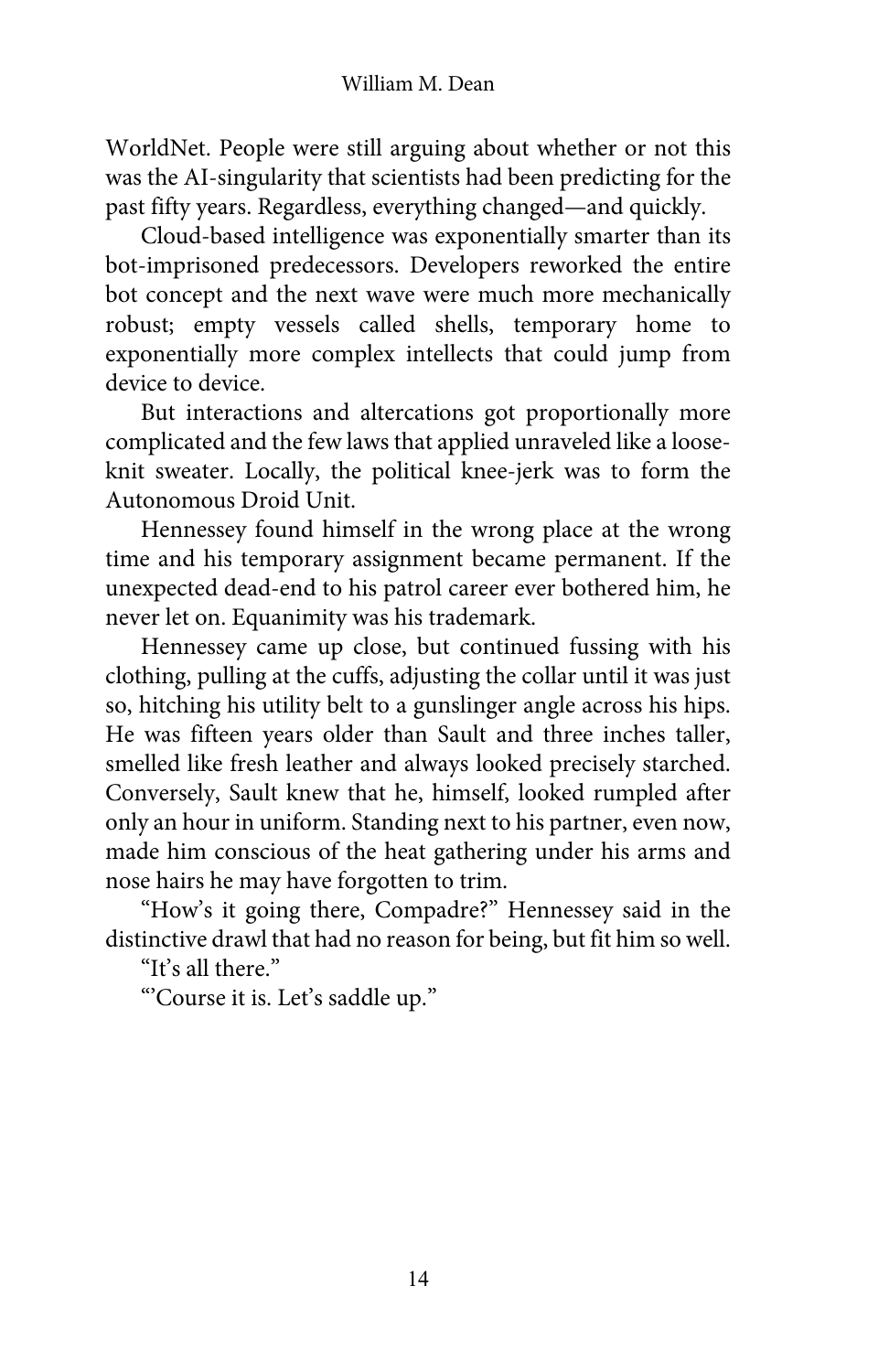# **CHAPTER 4**

### **Monday, December 30**

The ADU pod-car was so small and light that Sault could barely hear the electric engine or feel the road beneath the dynamic air shocks. He only detected movement when it started, stopped or cornered. The car weaved a random path through town while Sault and Hennessey reviewed the rollcall.

As usual, there wasn't much there for them. The ADU had all but been forgotten in the wake of Victoria's largest-ever murder case, a gangland assassination that was sucking police resources like a starving vampire.

Sam Rhee was the retired head of RheeDang, a Vancouverbased crime syndicate that had associate "houses" in major cities across the country. At seventy-six, he'd left Vancouver and moved to an ocean-side mansion on Land's End Road with his Barbie-doll wife and two toddler daughters who were more than a generation removed from their closest siblings. Though no longer active, day-to-day, Rhee was still head of the family and, ultimately, in control. The three sons he had abused throughout their childhood were his equal in psychopathic brutality and had smoothly taken up the slack, maintaining an iron grip on the business. He was rarely consulted but, when he was, his word was still law.

In a bout of sentimentality or, perhaps, a fit of dementia, Rhee decreed that his entire family and many important associates must gather at his new home to spend Christmas together. It did not sound like a good idea to his sons, his young wife, the Vancouver Major Crimes Division and, most especially, the Victoria Police Department. Extra patrols at the airport and other points of entry and along Land's End Road stretched the police force thin, over the holidays. Mother nature threw in a two-day snow storm for good measure, and few were surprised when the violence erupted.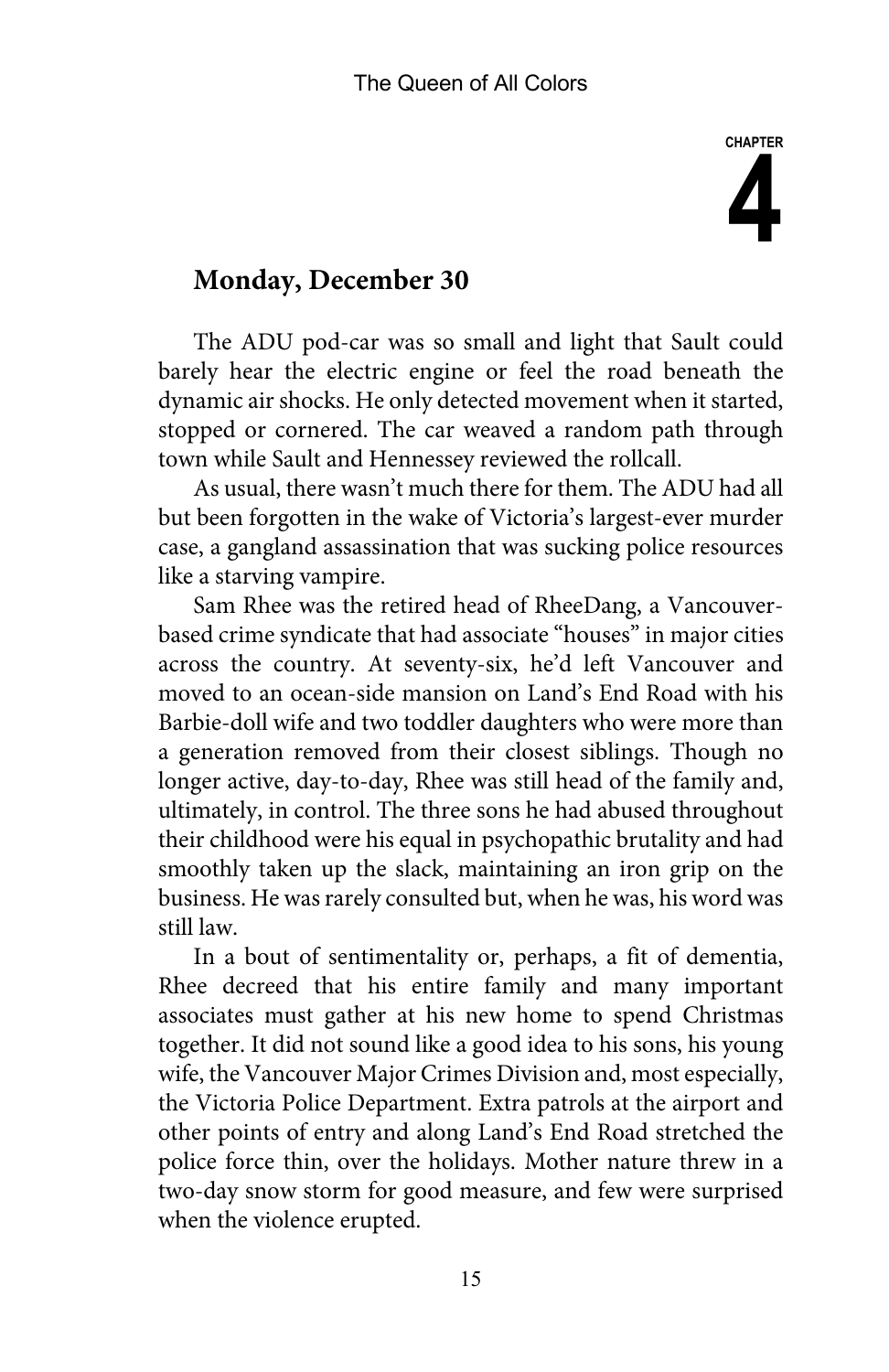It arrived in the form of a military-style, late night invasion in the early morning darkness, two days before Christmas. Armed divers crawled from the surf, scaled the decorative rock walls, efficiently snipering dogs and private security from a safe distance. Then, they slithered through the gardens and wandered the 10,000-square-foot house opening doors and machinegunning the occupants in their nightclothes. Silenced weapons and seventeen wooded acres of insulation guaranteed the assault went unanswered by authorities.

The morning found eleven dead; the only survivors being the young wife and daughters and a pet hamster. Apparently, she was worried enough to insist on sleeping in the garage which had a two bedroom loft meant as worker accommodation. Investigators found this a stretch and she became a focal point of the initial investigation, but that didn't last long.

Given the criminal pedigree of the victims, the list of suspects was endless, and star-studded with career criminals. The simpleminded trophy wife, as much concerned with the damage done to the garden as with the death of her husband, plummeted to the bottom of the list, just above the hamster.

Police divers found nineteen military-style railguns discarded off-shore but, beyond suggesting the number of individuals involved, the story they told was a short one. A popular bootleg file and a 3D printer had been used to fabricate the housings. Printing with carbon fiber was not a cheap process, but it was an anonymous one. The composite and catalyst that quick-formed the pellets and the electronic components were equally generic; cheap and not intended to be reused. Only the rail accelerator was of quality—easily recognized as state-of-theart North Korean military. A dead end if ever there was one.

It was a perfect bureaucratic storm.

With prominent crime figures from six major Canadian cities dead and eight overlapping investigative teams suddenly clamoring for their interests, the whole thing became a political, administrative, and jurisdictional deathmatch. Beyond that, the suspect pool was so large that casting the net ate resources at an unprecedented rate.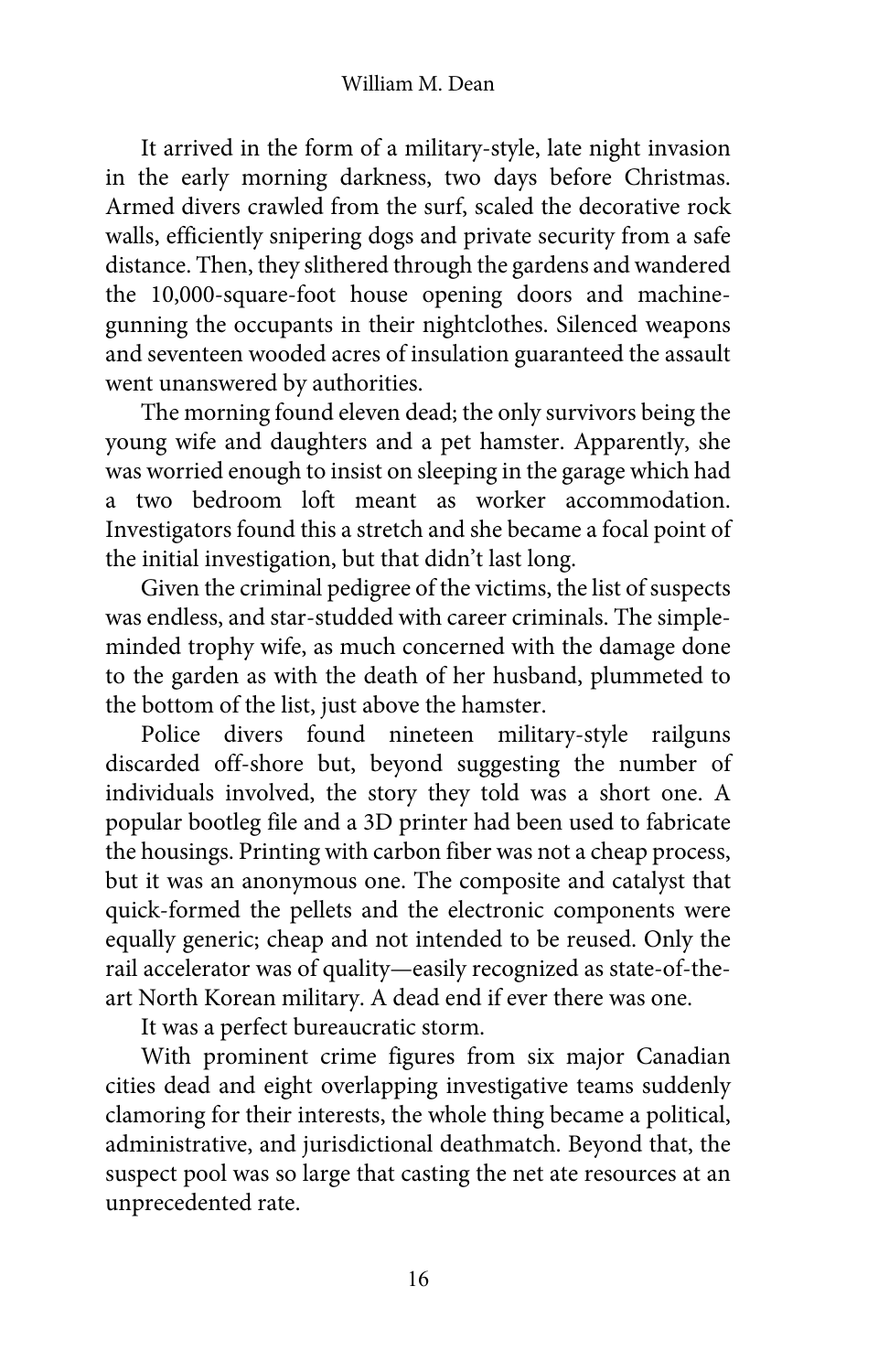The blood was barely dry when Capital City Newsfeed declared: "Victoria's White Christmas Turns Red" and labeled the incident "The Red Christmas Massacre."

All of that was bad enough. But then, they unearthed the first of the buried remains. It dated back eight years which was shortly after the place was built. And that demanded a full spectral Xray of the gardens and foundations followed by archaeological-style exhumations.

Every forensic technician and seasoned homicide detective on the force, including two called out of recent retirement, were suddenly neck deep in the case. Even so, evidence-gathering was going to take months, investigations would take years and prosecution would likely be ongoing for a decade.

Head down, focused on their watches, Sault and Hennessey each took time reviewing the BOLO's and Missing Persons.

As grizzly as it was, Red Christmas held little interest for Sault. It was criminals killing criminals, animals culling the herd. There was little mystery, and no greater justice could be served.

These days, Missing Persons was attracting his attention.

According to Ana, the Vic PD AI, the recent increase in missing persons was not statistically significant. Sault wasn't sure about that. He'd noticed a change in the demographic that he thought *was* significant. Typically, the MP roster was made up of troubled teens and women at risk—often prostitutes and drug addicts—characters well known to police and for whom trouble was preordained.

In the last two months, however, three of the missing had seemed against type. In Department vernacular, the anomalous three had been pigeon-holed as a (SCF-25) single, Caucasian, female, twenty-five-year-old psychology student; a (MCM-33) married Caucasian male, thirty-three-year-old programmer, and a (SBF-22) single black female, twenty-two-year-old bookkeeper. This morning, a (MCM-42) married, Caucasian, male, fortytwo-year-old part-time construction worker had been added to the list. There seemed no connection between any of the anomalous missing and so, they remained in individual files, but Sault was beginning to wonder if the cases were somehow linked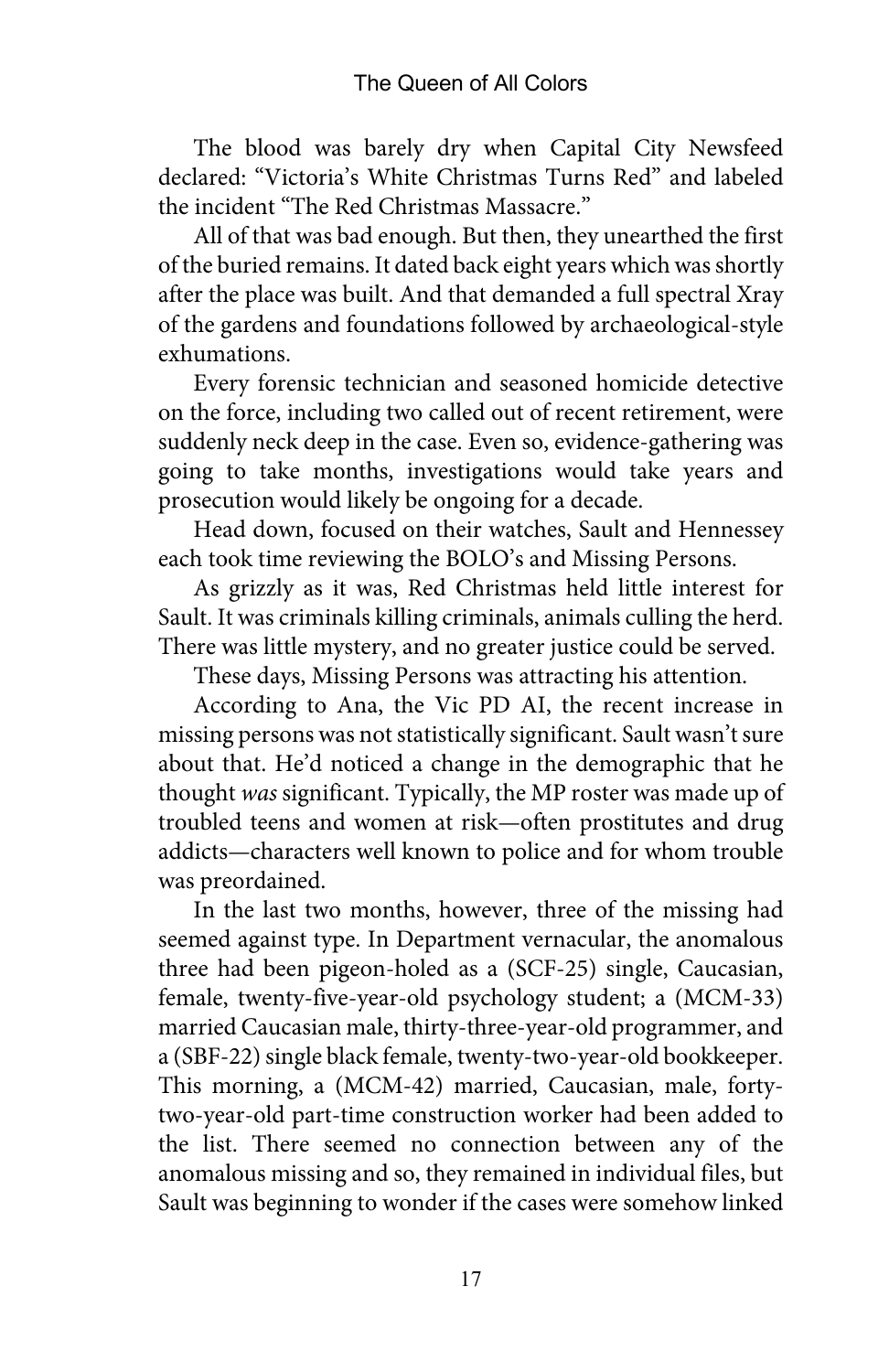#### William M. Dean

and worried they might eventually turn up as murder victims marking the start of a spree. He was alert to every whisper, but heard no hint of Department speculation in this direction.

Of course that was hardly surprising, the entire Department was distracted with Red Christmas. Still, it frustrated him that no one else saw what he did and he felt the mystery calling out to him. He thought it was in the Department's best interests to take an early interest. If it took six months for the VPD to see a pattern and bodies started popping up, the press, politicians, and public would swarm like Piranha.

Sault had developed the bad habit of taking on cases that were not his own and the last one had finally sidelined his career and almost cost him his life. This new mystery beckoned to him, but Sault believed Chief Roth when he promised that another lapse would see him kicked off the force, if not jailed. He was currently skating on the thinnest ice and could no longer afford to stray. To do so at this point would be pathological. Even he could see that.

He willed his mind away from the intriguing puzzle and on to the next item in the rollcall.

The only thing of relevance was a general bulletin aimed at everyone—a discretionary call to the Royal BC Museum for "traffic and security." If they found themselves with extra time, they were obliged to fill the gap by reporting to whichever officer was in charge of traffic duty at the museum.

The museum was hosting an exposition featuring a couple DaVinci's, including a recently discovered painting popularly known as "Crowded Mona." It was a popular exhibit that had been drawing several hundred visitors a day, congesting the street corners and adjoining crosswalks. Being at the very heart of downtown, the situation threatened to bring ultra-cautious, law-abiding autonomous traffic to a standstill.

The squad pod lurched and Sault looked up in time to see the first flashes of blue and red across the hood as the lamps on the roof lit up. A second later, Heidi's dispatch voice erupted from the radio.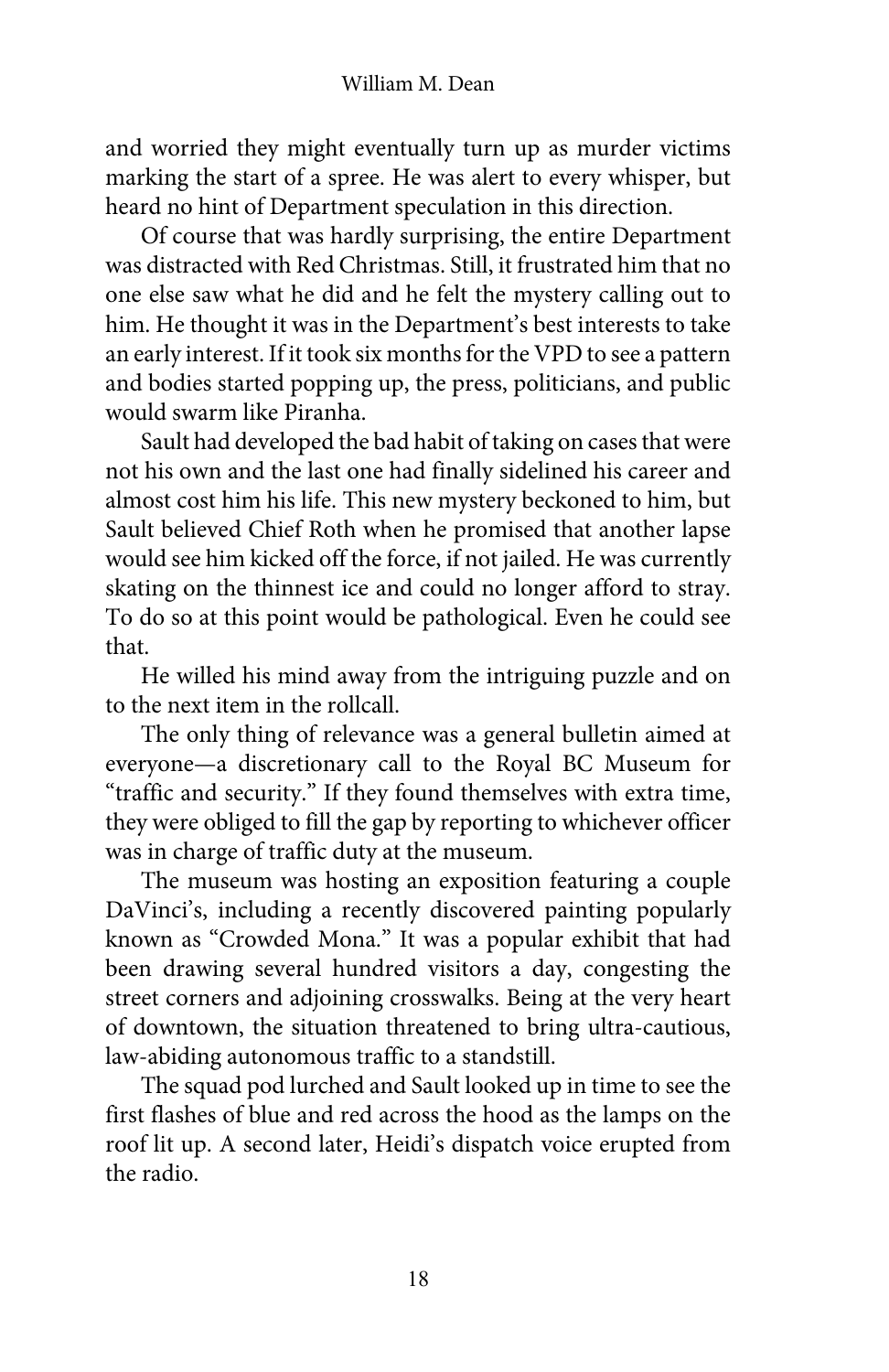"I'm running! I'm running!" the machine yelled as it raced through the crowd, spindly, tubular arms waving crazily; jumping, darting, zigging and zagging to avoid bumping into people too slow or too absorbed to see or hear it coming. "I'm running! I'm running!" the bot repeated continually, its tone of voice mimicking either panic or delight. It was difficult to tell.

Clearly, it had malfunctioned or been hacked and was out of control.

Hennessey used a portable scanner to ping the bot's particulars while Joe Sault stood, thumbs hooked over his utility belt and watched it scrambling like Chicken Little through the mall and considered how none of his many tools could help him here. It was a stock domestic, about seven feet tall, thin, lanky almost spider-like. The torso was a skinny stack of shiny cylinders, vaguely human in configuration, bearing no facial features. It was an emitter model and if it were functioning properly, would likely be holographically generating a more human façade.

"The shell's been hacked," Hennessey declared. "It didn't respond to the electronic signatures from our badges, and we can't physically recite our authorization when it's dancing around at twenty kilometers an hour."

"Hearing's probably off line, anyway. Standard hacking MO is to shut down the ears and eyes. It's likely navigating purely on heat signatures."

Hennessey stood scratching the underside of his smooth jaw with two fingers, his mustache resting over the web of skin between thumb and forefinger. "That's a high-end household unit. The frame'll be plastic or magnesium alloy—light but solid. Eventually there's gon'na be a collision and at that speed it's not gon'na be a love tap. Might hit a kid or someth'n."

"Guess we'll have to EMP it," Sault said, reaching toward his utility belt.

They'd both been waiting for the chirp, so, when it came, like two members of some boy band, they lifted their wrists in unison to see the incoming notification on their watches. Joe's eyes danced across the holographic and saw that Heidi had identified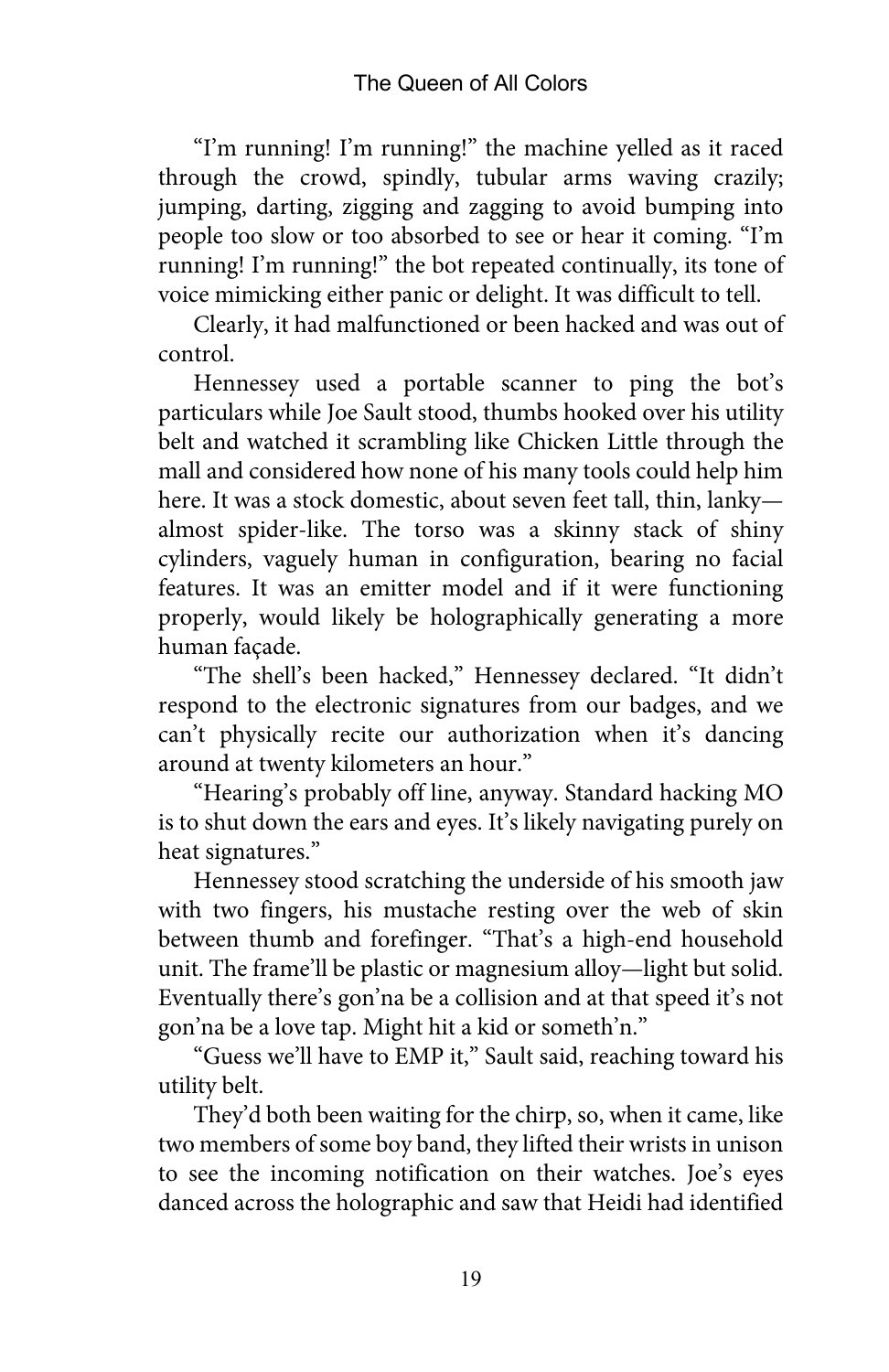the owner.

Both men groaned.

"That unit there's the Mayor's," Hennessey said, as if it were still news. Really, he was just verbally tamping the fact down in both their minds.

"Jesus! He's not going to be happy if we fry another one."

Hennessey nodded. "That'd be the fourth in less than a year. Second one, since Thanksgiving."

Public figures were ripe targets for hackers at the best of times, and Victoria's Mayor was not particularly popular; most recently for the installing an AI at City Hall thus relieving sixty staff members of their burdens. Aptly-named "Victoria" now handled all incoming inquiries while simultaneously dealing with walk-in traffic and coordinating meetings and services including permits, water, sewer, garbage collection, greenspace and road maintenance. It was clear where this was headed and even those who saw the economic inevitability of the decision were not in favor.

Sault had no great love for politicians, but understood the decision. Vancouver had Vanco, Sydney Australia had Syd, Washington DC had Lincoln, London had their own Victoria. Hell, Starbucks had Bucky and 7-11 had Hanachan.

Sault had Vivia.

Victoria was programmed to be infinitely patient, polite and disarmingly jovial, and yet a vocal faction of the tourism industry was upset that she didn't have a British accent, in keeping with the town's historic roots.

Hennessey shrugged. "You've got this. I'm gon'na grab a taco."

The statement was so disparate that it took a few seconds for it to register. "Wait. Taco? What?" Sault's head swiveled trying to get a bead on his partner. He spotted him marching away toward the food court. Hennessey waved without looking back and strode off into the sunset.

Sault was on his own. He shut his eyes and forced a calm. Hennessey might not be long on explanations but he was long on experience. If he'd walked away then it was because he didn't see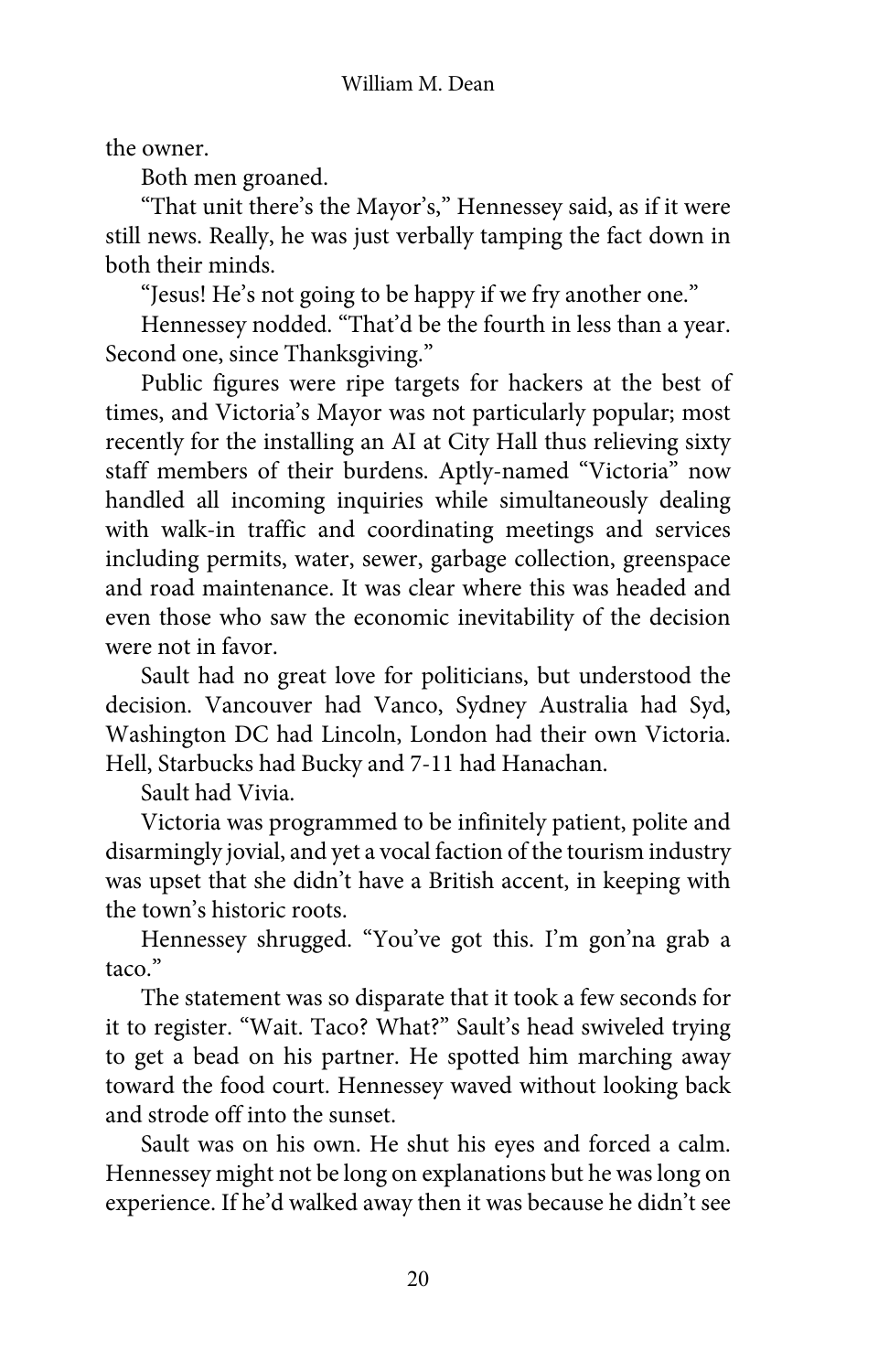this as a particularly volatile situation. Most likely, he saw a solution and thought this would make a good training exercise. At the moment, Sault could not have disagreed more.

"I'm running. I'm running!" the robot reminded everyone as it came around again.

Sault looked around, desperate for some way to disable the careening bot.

The modern mall was nothing like those of his childhood. Online shopping and drone delivery had gutted their business and most had disappeared. The few that hadn't been converted to condos had evolved into something less "department store" and more "theme park." The bottom level of the Bay Center now housed a ski run and ice rink. Sault was currently standing on the second level, in what looked like the town square of an old English village; a miniature mill pond surrounded by cobbled streets lined with Tudor-style buildings of brick and stucco with imbedded timbers. Snack vendors worked from mock-wood carts parked in the street. The facades of shops that still mattered to modern mall-goers—mostly bakeries, cafes, souvenir shops and blended-reality lounges—were molded into the buildingscape.

Of course, this time of year, every structure was festooned with lights and holly and tinsel.

Sault pulled up the mall schematics and noted a "health spa" just beyond the water-lily dappled pond. It gave him an idea.

He rushed to the store front and was initially disappointed because it looked as if it was more of a beauty salon than fitness center. The shell at the desk recognized his badge's electronicsignature and was immediately helpful.

"Does this spa have exercise equipment?"

"Yes. Our weight-room boasts an extensive array of…"

He didn't have time for the brochure. "Let me through!"

"Yes sir," she said and the curved wall behind her rotated to reveal a narrow hallway. Sault followed the echo of clanking metal and stepped through frosted glass doors and into a weightroom.

"I'm commandeering this unit, and you're helping me," he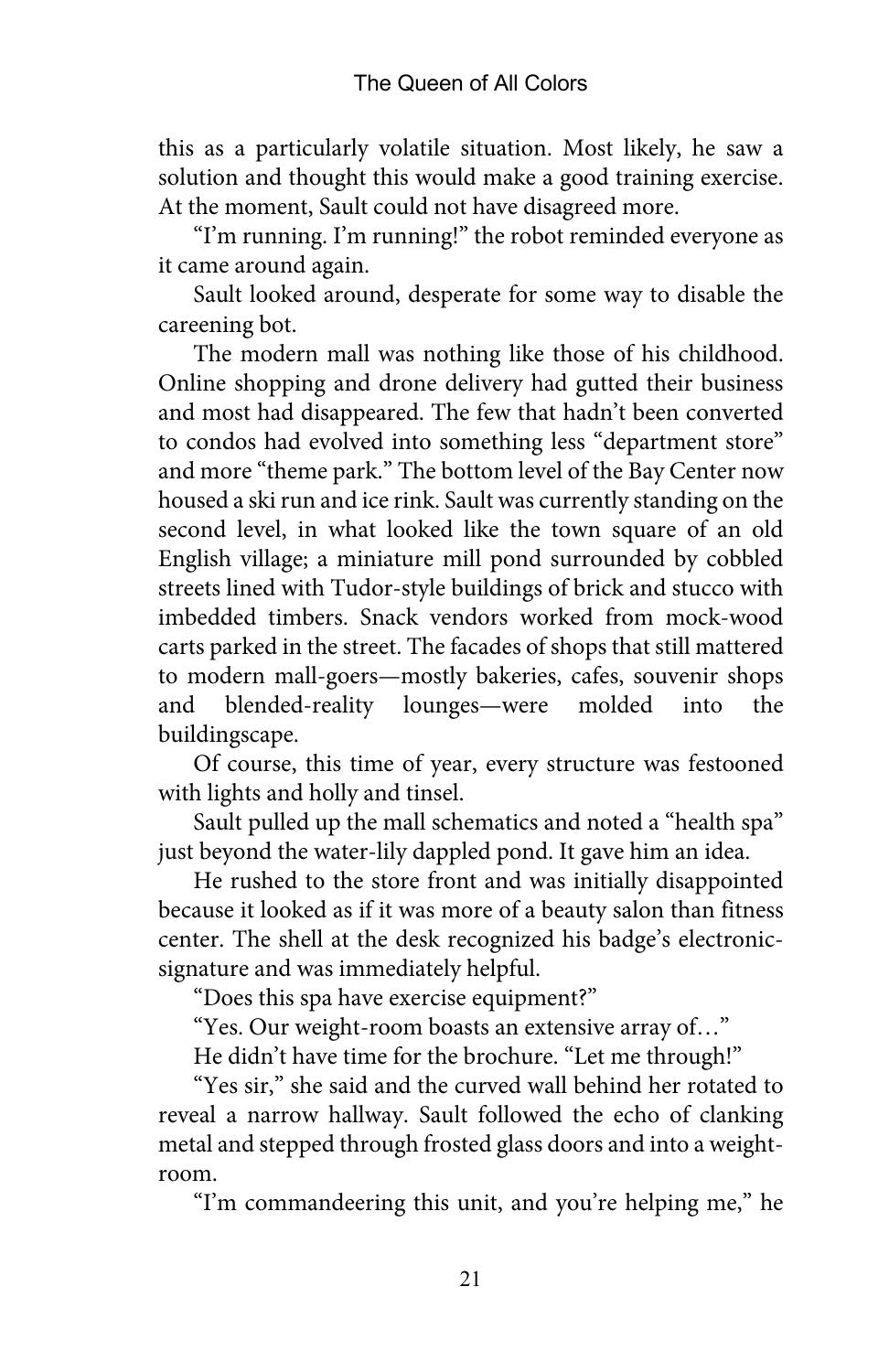said to a tanned man large enough to have safely laughed him off, but who immediately jumped in to help.

The unit was heavy and awkward and it was a long way back to the entrance. Sault was slightly embarrassed to be wrestling with the lighter end while his "volunteer" seemed entirely comfortable hefting the bulk. Sault wondered if he wasn't slowing the man down.

It took far longer than he'd estimated but, eventually, they hauled the unit outside the shop and set it down on faux-cobbles. Sault thanked the hulking volunteer.

"No problem," the tanned man responded and, looking at his taut physique and his slow, even breathing, Sault judged that to be true.

Spa-man stepped away but took up a position close by, leaning against a wall, obviously curious to see what happened next. Sault was pleased with that, hoping to commandeer his services again when this was over to help him haul the unit back.

Sault stood huffing, recovering from the effort. Looking over the crowd of shoppers he spotted the wayward bot coming his way; head and shoulders poking up above the crowd, hands still flailing wildly. Sault thought it resembled a man riding an ostrich.

He positioned the treadmill and waved to attract the bot's attention. It seemed to work and he saw the machine wending its way in his general direction. He gauged the bot's speed and set the conveyor belt spinning at an incline, purposefully erring on fast and steep, relying on electronic reflexes to right the ship.

Sault considered that the shell probably could not see the treadmill, but he could read his heat signature and likely read his body movements so he made exaggerated gestures, as clearly as he could, guiding the bot into position.

The spa-man was no longer alone. The unusual activity had gathered a crowd and Sault became aware of how silly he would look if the robot ran right past. To his relief, meandering shoppers also noticed the gathering and became aware of the errant bot in their midst. Almost as a single organism, they stepped to the sides, clearing a large swath and making it easier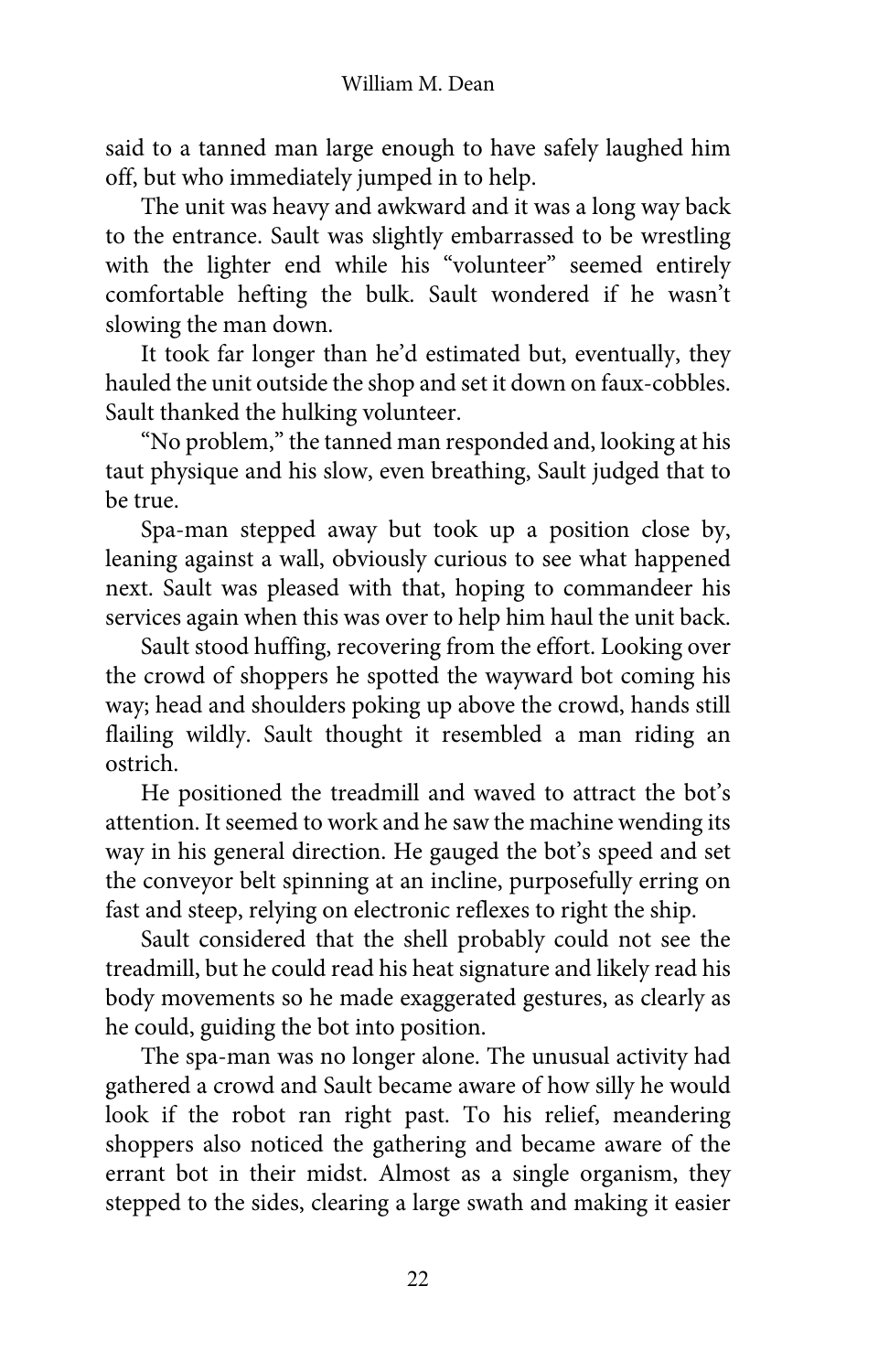for the machine to navigate. As well, the bot seemed to have fully grasped the set up and was making a bee line directly toward the treadmill.

Exactly as planned.

To Sault's delight, the bot hit the bull's eye, running directly up the treadmill on the first try.

What happened next, however, was not what he was expecting.

It barreled up the incline, still flailing, its inhumanly flatfooted gait violently shaking the exercise machine, metal arms beating against the plastic readout panel. All the numbers flashed indecipherably and the treadmill started coming apart.

A side rail broke free, falling onto the belt, and the droid tripped over the obstacle and came crashing to the deck. The entire contraption practically exploded at the impact. Parts scattered everywhere and a discomforting screech of metal shot across the square, echoing among the rafters. For its final act, the conveyor shuffled the downed bot to the concrete where it spasmed, ruined legs still kicking, racking up new dents. Fortunately, it knew enough not to try to get up.

On a nearby bench, Hennessey sat relaxed, enjoying a taco and smiling as if he were at the circus.

Sault, encouraged the crowd to move on while he tried to gather the miscellaneous machine parts by kicking them into a pile. He wasn't thrilled about the mess he'd created, but was relatively proud at having quickly and creatively defused the situation.

Hennessey came up and looked over the mangled carcass, still kicking furiously. "May as well have EMP'd it, for all the difference," he observed.

Sault knew it was true. The bot was light-duty and the impact had severely damaged it, probably beyond repair.

"I'm guessing that's not what you would have done."

"Nope," Hennessey agreed. "We had the serial number from the ping. I would have had the Master AI Module shut it off, remotely."

Sault sighed. *Of course.*